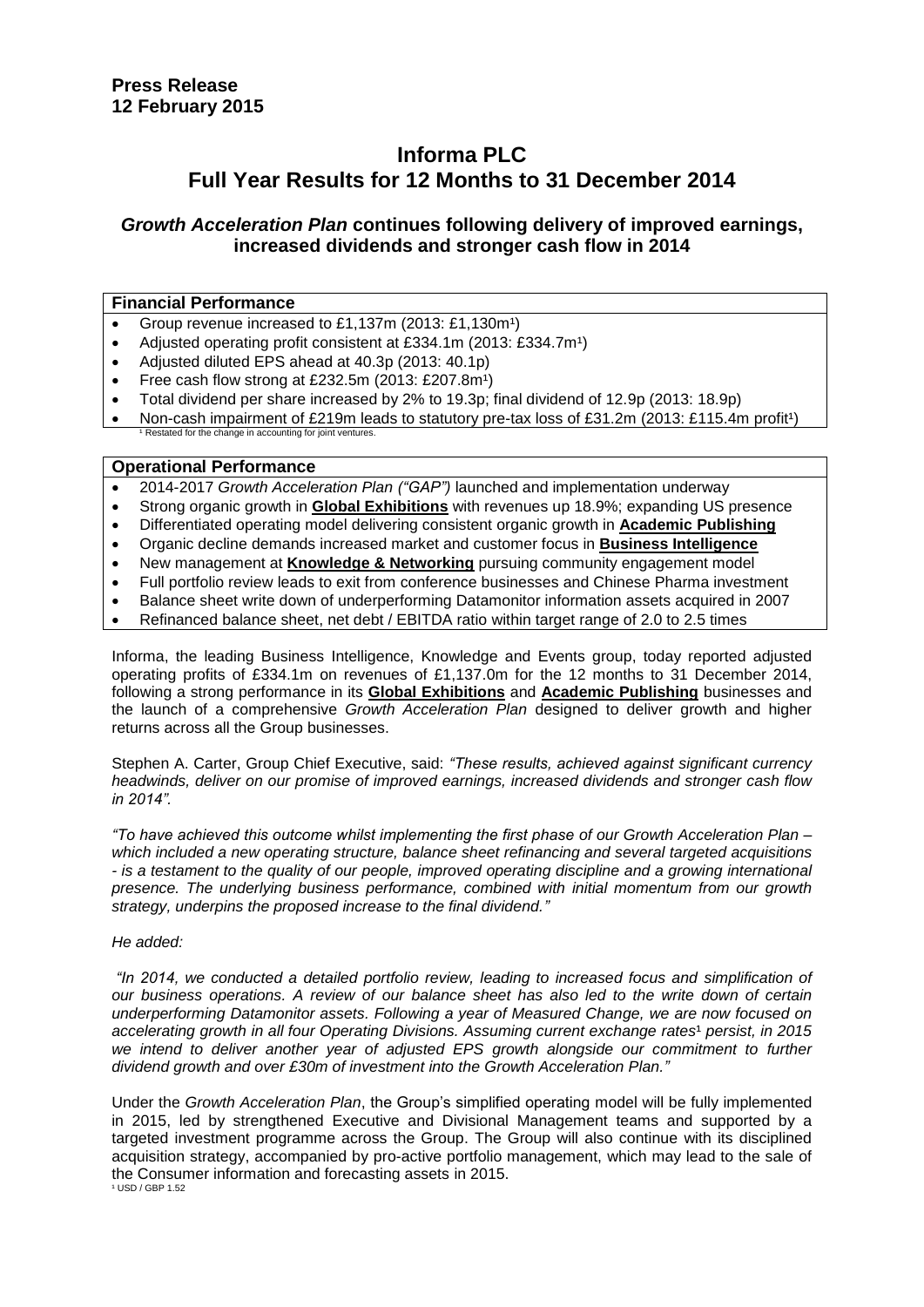# **Financial Performance**

|                                             | 2014    | $2013^4$ | <b>Actual</b> | Organic |
|---------------------------------------------|---------|----------|---------------|---------|
|                                             | £m      | £m       | %             | %       |
| Revenue                                     | 1,137.0 | 1,130.0  | 0.6           | 0.7     |
| Operating (loss)/profit                     | (2.4)   | 146.0    |               |         |
| Adjusted operating profit <sup>1</sup>      | 334.1   | 334.7    | (0.2)         | (2.6)   |
| Adjusted operating margin $(\%)^1$          | 29.4    | 29.6     |               |         |
| Operating cash flow <sup>2</sup>            | 323.8   | 329.2    |               |         |
| (Loss)/profit before tax                    | (31.2)  | 115.4    |               |         |
| Adjusted profit before tax <sup>1</sup>     | 309.6   | 307.3    |               |         |
| Loss for the year                           | (51.0)  | (6.5)    |               |         |
| Adjusted profit for the year <sup>1</sup>   | 246.8   | 241.4    |               |         |
| Basic earnings (loss) per share (p)         | (8.6)   | 17.1     |               |         |
| Diluted earnings (loss) per share (p)       | (8.6)   | 17.1     |               |         |
| Adjusted diluted earnings per share $(p)^1$ | 40.3    | 40.1     |               |         |
| Dividend per share (p)                      | 19.3    | 18.9     |               |         |
| Free cash flow <sup>2</sup>                 | 232.5   | 207.8    |               |         |
| Net debt $3$                                | 876.2   | 782.6    |               |         |
| Notes:                                      |         |          |               |         |

In this document 'organic' refers to results adjusted for material acquisitions and disposals and the effects of changes in foreign currency exchange rates. In this document we refer to adjusted and statutory results. Adjusted results are prepared to provide a useful alternative measure to explain the Group's underlying business performance.<br>\*Adjusted results exclude adjusting items as set out

# **Divisional Highlights**

|                                                           | 2014  | 2013 <sup>1</sup> | <b>Actual</b> | Organic |
|-----------------------------------------------------------|-------|-------------------|---------------|---------|
|                                                           | £m    | £m                | %             | %       |
| <b>Academic Publishing</b>                                |       |                   |               |         |
| Revenue                                                   | 408.9 | 407.8             | 0.3           | 3.0     |
| <b>Adjusted Operating Profit</b>                          | 150.0 | 150.9             | (0.6)         | 3.3     |
| Adjusted Operating Margin (%)                             | 36.7  | 37.0              |               |         |
| <b>Business Intelligence</b>                              |       |                   |               |         |
| Revenue                                                   | 281.7 | 305.9             | (7.9)         | (8.5)   |
| <b>Adjusted Operating Profit</b>                          | 75.2  | 86.8              | (13.4)        | (16.8)  |
| Adjusted Operating Margin (%)                             | 26.7  | 28.4              |               |         |
| <b>Global Exhibitions</b>                                 |       |                   |               |         |
| Revenue                                                   | 200.2 | 160.2             | 25.0          | 18.9    |
| <b>Adjusted Operating Profit</b>                          | 67.4  | 50.0              | 34.8          | 18.2    |
| Adjusted Operating Margin (%)                             | 33.7  | 31.2              |               |         |
| Knowledge & Networking                                    |       |                   |               |         |
| Revenue                                                   | 246.2 | 256.1             | (3.9)         | (3.2)   |
| <b>Adjusted Operating Profit</b>                          | 41.5  | 47.0              | (11.7)        | (17.2)  |
| Adjusted Operating Margin (%)                             | 16.9  | 18.4              |               |         |
| Restated for the change in accounting for joint ventures. |       |                   |               |         |

# **Enquiries**

| Informa PLC                                         |                      |
|-----------------------------------------------------|----------------------|
| Stephen A. Carter, Group Chief Executive            | +44 (0) 20 7017 5771 |
| Gareth Wright, Group Finance Director               | +44 (0) 20 7017 7096 |
| Richard Menzies-Gow, Director of Investor Relations | +44 (0) 20 3377 3445 |
| <b>Stockwell Communications</b>                     |                      |
| Tim Burt/Zoë Watt                                   | +44 (0) 20 7240 2486 |

# **Analyst Presentation**

There will be a presentation to analysts at 9.30am on 12 February 2015 at King Edward Hall, Bank of America Merrill Lynch Financial Centre, 2 King Edward Street, London, EC1A 1HQ. A simultaneous webcast of the analysts' presentation will be available via the Company's website [\(www.informa.com\)](http://www.informa.com/).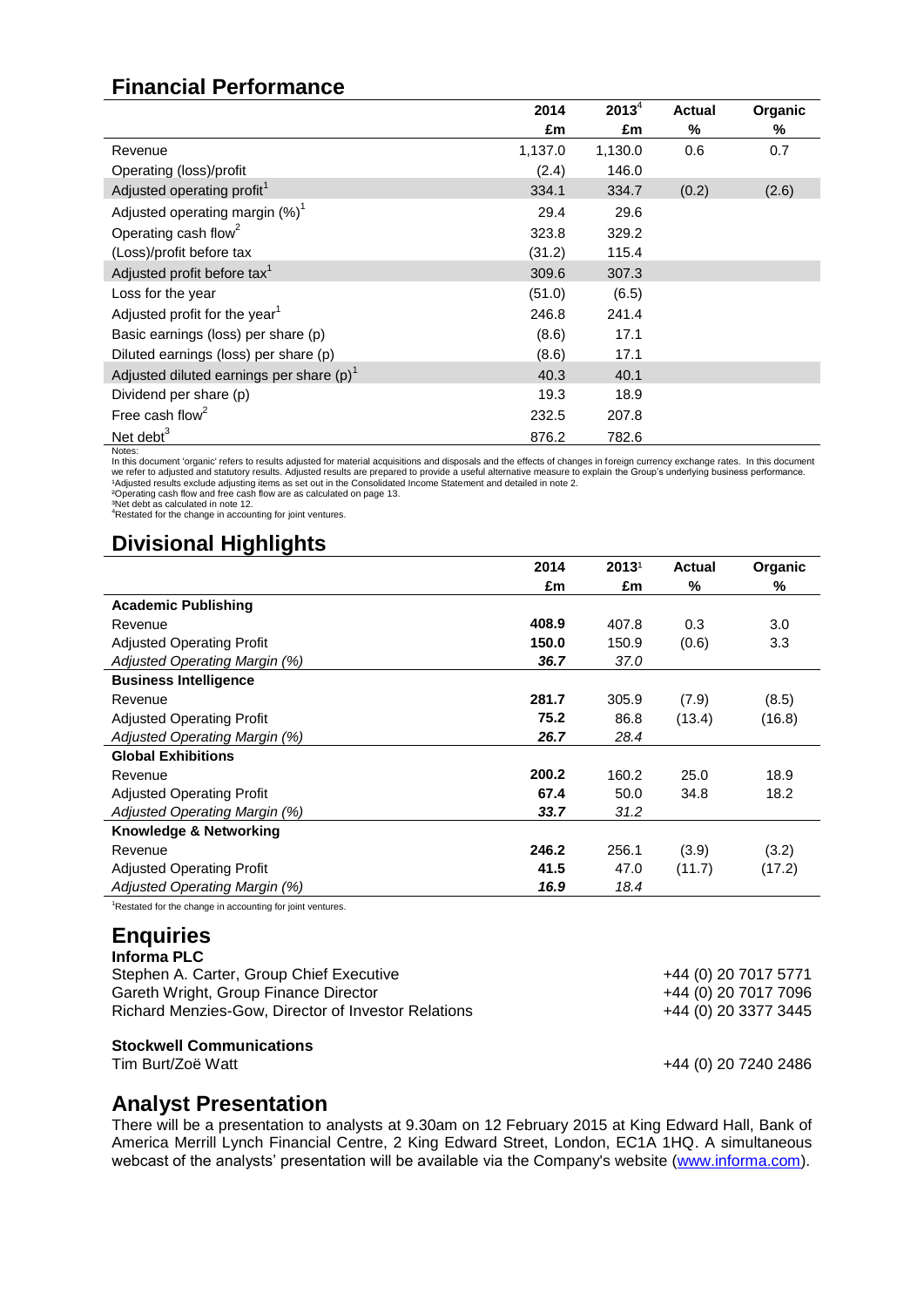# **Trading Outlook**

We have not assumed any marked improvement in recent macro trends within our budgets for 2015. Regional variances are set to continue, with a relatively robust outlook in North America, the Middle East, Africa and Asia, whilst Continental Europe and Latin America remain more challenging.

Internally, much focus will be on the *Growth Acceleration Plan* as we start to invest in a variety of growth initiatives across the Group. We anticipate investing £30m to £40m in 2015. This will impact earnings, through increased operating expenditure and the depreciation from higher capital spending. We expect operational benefits quickly but the full financial return will take time to materialise. Our goal remains to have all four Divisions delivering a positive run rate in organic growth by end 2016.

Our strong operating and financial discipline, combined with good early momentum in key markets gives us confidence that, at current exchange rates, Informa should be able to deliver further growth in adjusted earnings per share in 2015, even allowing for the impact of the *Growth Acceleration Plan*.

This outlook also enables us to commit to increase the annual dividend per share by a minimum of 2% per annum through the period of the 2014-2017 *Growth Acceleration Plan*.

# **Academic Publishing**

The **Academic Publishing** market remains stable, although budget trends vary by geography and sector. We anticipate another solid year for journal subscriptions in 2015 alongside further progress in the roll-out of our open access offering at *Cogent OA*. Additionally, the merger of our Medical Journals business into the Division will generate cost savings in 2015 and growth beyond. On books, we will continue to expand the front list in niche subject areas, which should support further revenue growth, and the business will remain flexible in its approach to ebooks, reflecting customer demand.

The outlook points to another consistent performance. Our differentiated operating model and longterm approach to industry relationships position us well to deliver growth at, or ahead of, the market.

# **Business Intelligence**

We are not assuming any significant change in the market backdrop through 2015. While there have been signs of stabilisation in parts of the Finance market sector, the Pharmaceutical sector remains challenging, with tight controls on procurement amongst many customers.

The new divisional management team is moving quickly to focus on customer relationships and subscription management, ahead of investing more broadly in product innovation via the *Growth Acceleration Plan*. We are anticipating steady operational progress in 2015. The subscription nature of the business means this will take time to translate into revenue growth but we take some encouragement from recent trends in deferred income. The business is now organised around five priority verticals and 40 major brands, closely tracked by a detailed matrix of operating metrics. We remain confident that with focused management we can return Business Intelligence to a positive run rate of organic growth by the end of 2016.

### **Global Exhibitions**

The global market for Exhibitions remains structurally and cyclically robust. Informa is now an established international player, with strong positions in North America, the Middle East, Brazil, China and France, with particular strengths in Construction & Real Estate, Health & Nutrition, Beauty and Pop Culture. The breadth and quality of this portfolio gives us confidence that we can deliver further strong organic growth in 2015, albeit year-on-year comparisons will be impacted by the absence of biennial and quadrennial events. Our large Exhibitions already run in 2015, including *Arab Health* in Dubai and *World of Concrete* in the US, have performed strongly.

The pipeline for potential acquisitions remains healthy. We will remain pro-active and disciplined in those assets we add to our portfolio and those that do not meet our strategic and financial criteria.

# **Knowledge & Networking**

The outlook for our conference and learning businesses continues to vary by region. Prospects in the UK, North America and Middle East are good, particularly for our larger, Branded events and those with value added services such as Partnering.

The strengthened divisional management team is pursuing a new strategy based on deeper community engagement across core verticals where we have established Brands and strong relationships. It is targeting a positive organic growth run rate by the end of 2015.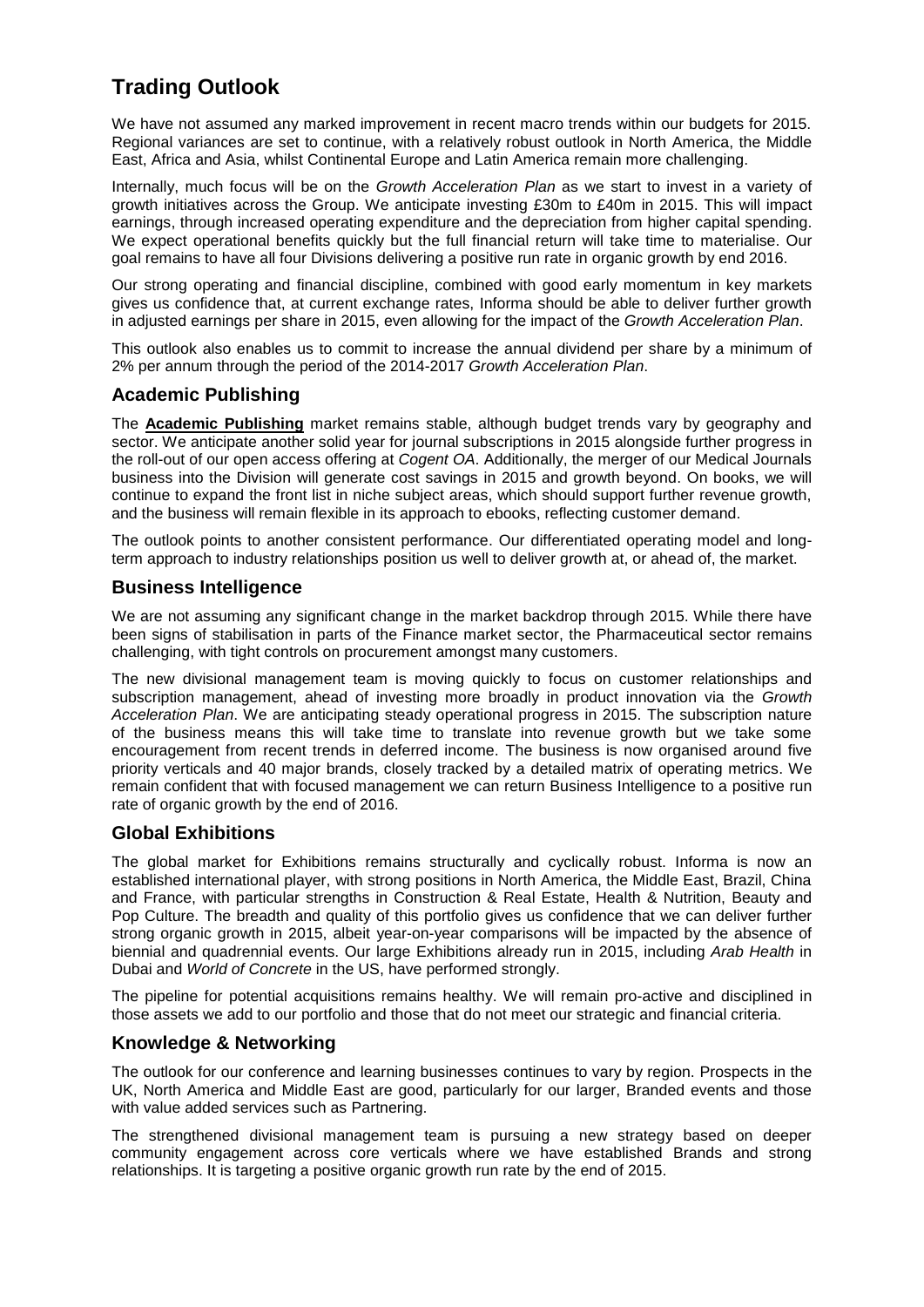# **Operational Review**

The **2014-2017** *Growth Acceleration Plan* **("***GAP"***)** that we set out on 6 November 2014 is a multiyear strategy designed to improve operational performance and better exploit the attractive growth available from our core markets.

The *Growth Acceleration Plan* aims to have all four Operating Divisions delivering a positive organic growth run rate by the end of 2016.

# *Growth Acceleration Plan:* **Operating Structure**

Under the operating structure unveiled in July 2014, Informa has four market-facing Operating Divisions: **Academic Publishing**, **Business Intelligence**, **Global Exhibitions**, and **Knowledge & Networking**.

This structure aligns the Group more closely to the markets it serves, improves customer focus, and will encourage collaboration within business verticals and across geographies. Additionally, it creates the potential to leverage scale more effectively.

The four Operating Divisions are supported by a 'fifth' Division: **Global Support**, incorporating all central Group functions such as Shared Services, Information Technology and Finance. As the Group builds scale globally, the **Global Support** Division will become increasingly important in connecting different parts of the Group and ensuring we maximise efficiencies across process functions and the broader back office.

### *Growth Acceleration Plan:* **Management Model**

In July, Gareth Wright was appointed Group Finance Director, stepping up from his previous role as Deputy Finance Director.

At the Executive Management level, we have appointed Patrick Martell as Chief Executive of **Business Intelligence**, Andrew Mullins as Chief Executive of **Knowledge & Networking**, Tom Moloney as Director of Talent & Transformation, and Alex Roth as Director of Strategy & Business Planning. Each executive brings highly relevant and valuable experience to their roles, complementing other internal appointments made to the Executive Management Team.

The four divisional Chief Executives have formed their Senior Management Teams through a combination of internal transfers and external recruitment. This provides each Operating Division with a well-defined organisational structure and clear lines of authority and accountability.

At Board level, we added further breadth and depth of experience in 2014 with the appointment as Non-Executive Directors of Gareth Bullock, former Group Executive Director at Standard Chartered, who was also appointed Senior Independent Non-Executive Director; Geoff Cooper, formerly Chief Executive of Travis Perkins, who was appointed Chairman of the Remuneration Committee; and Helen Owers, a former Senior Executive at Thomson Reuters.

### *Growth Acceleration Plan:* **Portfolio Management**

One of the principles behind the *Growth Acceleration Plan* is to continually reassess the mix and focus of the Group to ensure we are allocating capital to the right areas where the potential to improve returns are greatest. A thorough review in 2014 led to a number of key decisions:

- transferring the management of the Medical Journals business from **Business Intelligence** to **Academic Publishing** and several other small assets to **Knowledge & Networking**;
- considering strategic alternatives for the smaller Consumer information and forecasting businesses within **Business Intelligence**;
- stopping additional funding to the Chinese Pharmaceutical data investment and fully providing for outstanding loans;
- closure and consolidation of Johannesburg, Melbourne and Singapore events activities; and
- taking an impairment against the carrying value of certain information assets acquired as part of the 2007 Datamonitor acquisition, including the Consumer portfolio under review.

Where appropriate, these actions have been provided for within the 2014 financial results.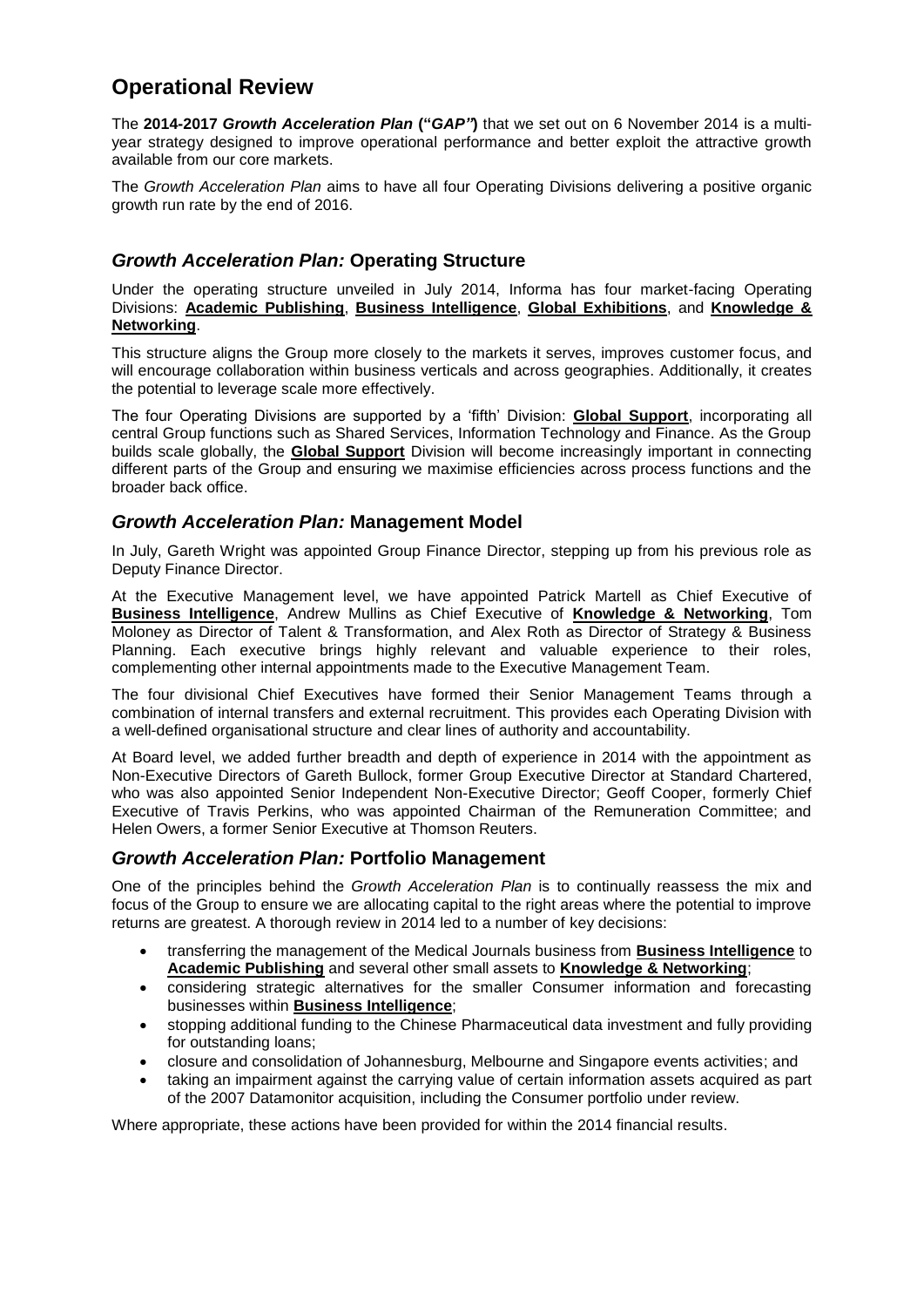# *Growth Acceleration Plan:* **Acquisition Strategy**

Informa is committed to a targeted and disciplined acquisition strategy in order to build scale and capability across priority industry verticals and geographic markets.

In 2014, this activity was primarily focused on the **Global Exhibitions** Division, with a particular emphasis on building our US presence. This is the largest Exhibition market globally and, consequently, it leads the industry in terms of innovation and product development.

- In July, we announced the acquisition of the Virgo Group, with a portfolio of six major trade shows, including *SupplySide West*, the leading US Exhibition in the Health & Nutrition Vertical. This event is highly complementary to *Vitafoods*, our established exhibition brand in this space, which runs the leading event in Europe, as well as events in Asia and Latin America. The combination confirms Informa's position as the leading global player in this attractive, growing vertical.
- In November, we announced the acquisition of Hanley Wood Exhibitions, with a portfolio of 17 major exhibitions and leading trade shows in Construction & Real Estate, including *World of Concrete* and *Greenbuild*. This acquisition strengthens our global position in this vertical, complementing our leading position in Canada, through Brands such as *Construct* and the *Real Estate Global Forum*, and in the Middle East, through the *Cityscape* series of events.
- More recently, we completed the bolt-on acquisition of the *Orlando MegaCon* consumer Exhibition. This expands our strong Canadian FanExpo Pop Culture franchise further into the US, following the acquisition of the *Dallas ComiCon* in 2014, strengthening our position in this exciting and fast-growing vertical.

In each case, these businesses were specifically targeted as attractive strategic acquisitions, offering a strong growth outlook and good potential for synergies through customer marketing and geocloning. They all complement and enhance our existing, strong position within each vertical.

A second part of the *Growth Acceleration Plan* Acquisition Strategy is focused on post-acquisition integration, increasing the rigour and attention on businesses after they are bought to facilitate a smooth and efficient transition and ensure potential revenue and cost synergies are maximised.

# *Growth Acceleration Plan:* **Investment**

One of the most significant elements of the *Growth Acceleration Plan* is our commitment to invest up to £90m in a range of internal projects across the Group over the next three years. These organic initiatives represent a mixture of catch-up investment and incremental growth projects and fall into four key categories:

- People and organisation
- Customer engagement and value creation
- Product and content refresh
- Production agility and scale

The investment programme spans across all four Operating Divisions, as well as the **Global Support** division, with a particular weighting towards the **Business Intelligence** Division, which is expected to account for about one third of total spend.

The deployment of capital into these initiatives will be carefully managed, with each project assessed on its merits and funds only provided in stages, depending on delivery of specific targets.

The first priority projects were submitted for funding in January 2015 and the volume of work streams is expected to build through the year. The Group expects to invest between £70m and £90m in *Growth Acceleration Plan* projects over the next three years with £30m to £40m budgeted for 2015. The majority of this year's investment, estimated at between 70% and 80%, is expected to be capital expenditure, depreciated over an average of five years, with the remainder being fully expensed operating expenditure.

It is anticipated that by 2017, the investment programme will deliver a positive cash return on investment with a full cash payback expected the following year.

# *Growth Acceleration: Plan* **Funding**

The final element of the *Growth Acceleration Plan* relates to funding. The Group's ambition is to retain a robust financing framework for the duration of the 2014-2017 programme, incorporating a varied and balanced mix of funding sources and maintaining net debt / EBITDA within the Group's target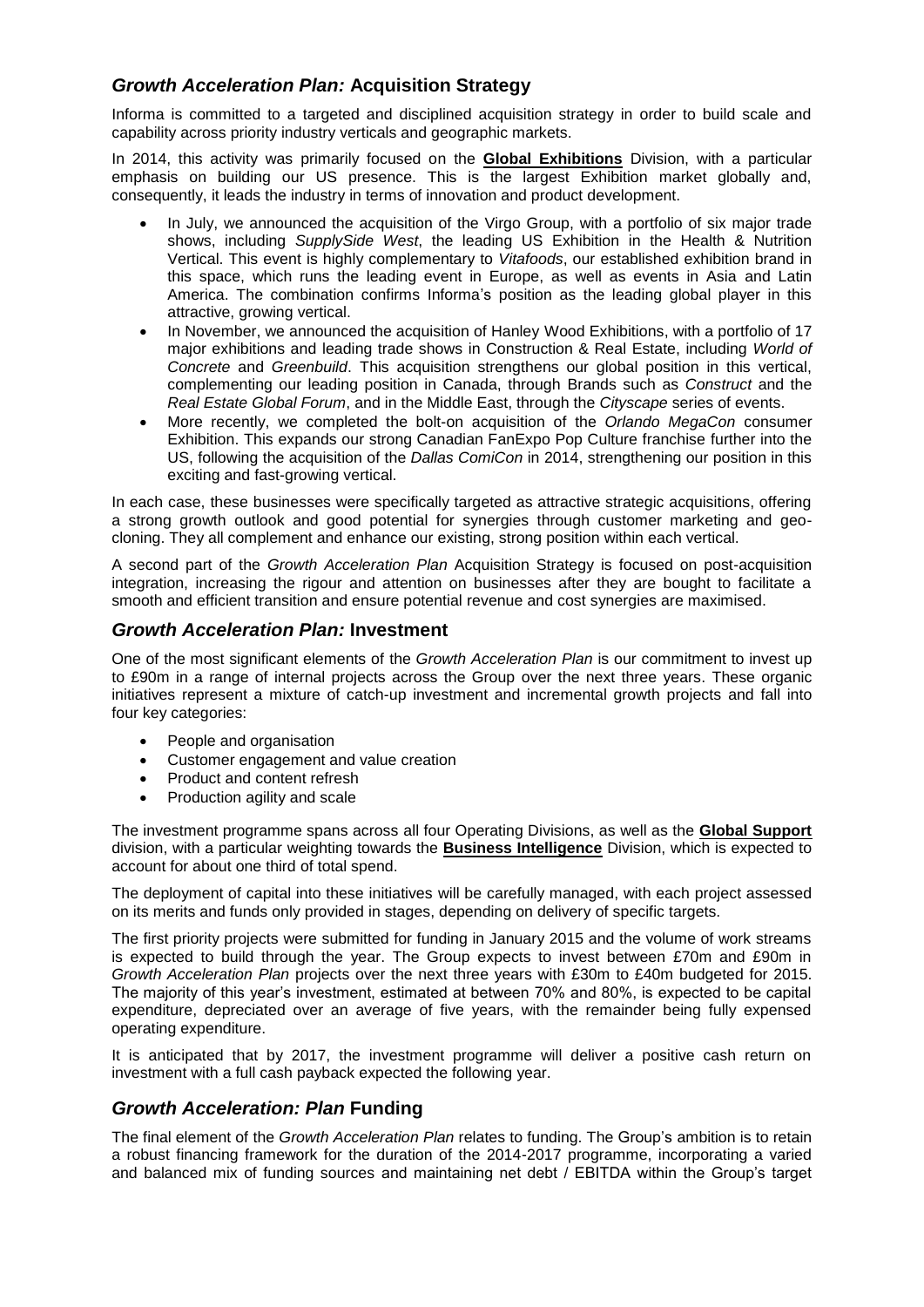range of 2.0 times to 2.5 times. This will ensure adequate liquidity to fund all elements of the *Growth Acceleration Plan*, including the investment programme and acquisition strategy. It will also allow the Group to meet its stated commitment to increase annual dividends per share by a minimum of 2% per annum through the 2014-2017 period.

The first step in delivering this strategy was the refinancing of the Group's Revolving Credit Facility in October 2014, with a maturity of October 2019, and increasing its size from £625m to £900m at an interest rate of Libor +0.6 to 1.2%, depending on the ratio of actual net debt / EBITDA.

In November 2014, the Group raised £207m through the issue of 45m new shares. This ensured that the Group's pro-forma net debt to EBITDA ratio at year-end stood at 2.2 times, within the target range, providing ongoing flexibility for the pursuit of targeted acquisitions, in line with the stated *Growth Acceleration Plan* Acquisition Strategy.

# **Divisional Trading Review**

The Group reported a robust operating performance in 2014, successfully delivering growth in earnings and cash flow whilst implementing the first phase of the *Growth Acceleration Plan*. Strict operating discipline, combined with a balanced, international portfolio were key to this result, with organic growth within the **Global Exhibitions** and **Academic Publishing** Divisions more than offsetting some weakness within **Knowledge & Networking** and **Business Intelligence**.

The fluctuation in exchange rates had a marked impact on reported financials, mainly due to the strength of Sterling versus the US Dollar during most of the year. If exchange rates had remained constant at 2013 average rates, Group revenue in 2014 would have been £39.6m higher, adjusted operating profit £12.7m higher and adjusted diluted EPS 1.8p higher.

This implies constant currency EPS of 42.1p in 2014, equating to underlying earnings growth of 4.5%.

The commentary below includes statutory and adjusted measures. We believe adjusted operating profit is a useful additional measure in monitoring divisional trading performance.

# **Academic Publishing**

|                                   | 2014  | 2013  | <b>Actual</b> | Organic |
|-----------------------------------|-------|-------|---------------|---------|
|                                   | £m    | £m    | %             | %       |
| Revenue                           | 408.9 | 407.8 | 0.3           | 3.0     |
| <b>Statutory Operating Profit</b> | 106.3 | 101.9 | 4.3           |         |
| <b>Adjusted Operating Profit</b>  | 150.0 | 150.9 | (0.6)         | 3.3     |
| Adjusted Operating Margin (%)     | 36.7  | 37.0  |               |         |

The **Academic Publishing** Division publishes specialist books and journals. Operating as the Taylor & Francis Group, it is recognised internationally as one of the world's leading education publishers through its five leading imprints: Taylor & Francis, Routledge, CRC Press, Garland Science and Cogent OA. It has a portfolio of more than 100,000 book titles and 2,100 journals available in both print and digital formats, across subject areas within Humanities and Social Sciences, and Science, Technology and Medicine.

In 2014, **Academic Publishing** represented 36% of Group revenue and 45% of adjusted operating profit.

It was another consistent performance by the **Academic Publishing** Division in 2014, recording organic revenue growth of 3.0% against what was a challenging comparable in 2013. In addition, we continued with our bolt-on acquisition strategy, completing a number of small deals during the year, including Sharpe and Landes BioScience. However, overall reported revenue was flat, reflecting the US bias of the business and, hence, the negative impact of Sterling's strength against the US Dollar.

Journal subscriptions remained robust with high renewal rates and continued strong growth in both article submissions and content usage. Cogent OA, our open access imprint, continues to track ahead of its initial plan. Fifteen journal titles are now accepting articles and submission rates have remained consistently ahead of schedule.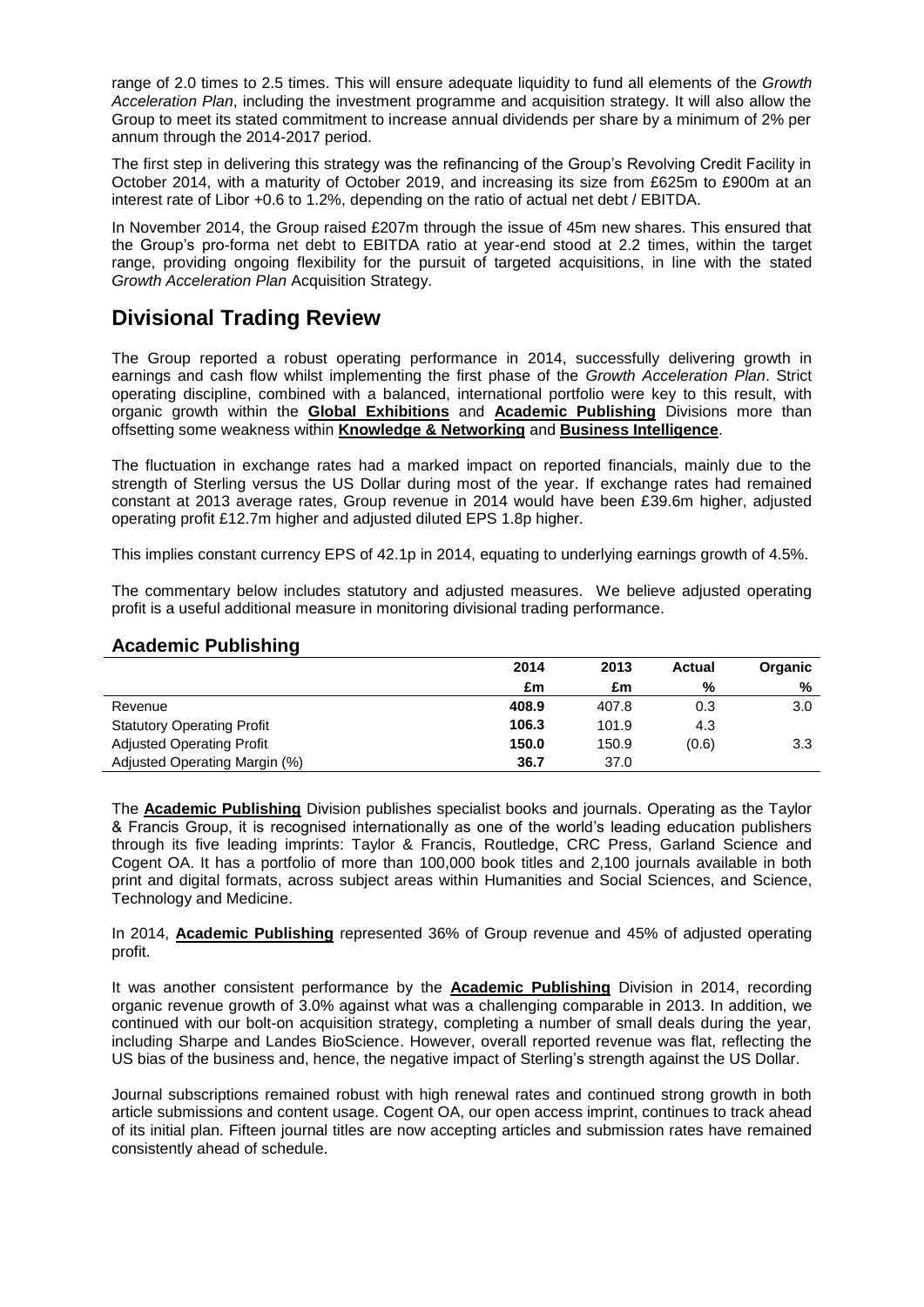Our books business had another good year, particularly in Humanities and Social Science, which performed strongly in the US. In November, we published the Sixth Edition of the *Molecular Biology of the Cell*, one of our most popular and well known textbooks, selling nearly 25,000 copies by year-end.

Ebook sales varied month-to-month through 2014 and while overall growth remained strong, the trend suggests print will remain important for some time. We continue to take a neutral approach to product format. All our production and design processes are digital but we have the flexibility to supply customers in the format they want with relatively low differences in marginal cost.

We continue to target customers who previously submitted orders through SWETS, the now bankrupt subscription agent. We estimate cash receipts were adversely impacted by about £15m in 2014 due to the delay in re-routing customers. We expect this cash shortfall largely to be recouped during the first half of 2015.

### **Business Intelligence**

|                                          | 2014    | 2013  | Actual  | <b>Organic</b> |
|------------------------------------------|---------|-------|---------|----------------|
|                                          | £m      | £m    | %       | %              |
| Revenue                                  | 281.7   | 305.9 | (7.9)   | (8.5)          |
| <b>Statutory Operating (Loss)/Profit</b> | (155.2) | 49.9  | (411.0) |                |
| <b>Adjusted Operating Profit</b>         | 75.2    | 86.8  | (13.4)  | (16.8)         |
| Adjusted Operating Margin (%)            | 26.7    | 28.4  |         |                |

The **Business Intelligence** Division provides specialist data, intelligence and insight to businesses, helping them make better decisions, gain competitive advantage and enhance return on investment. It has a portfolio of more than 400 digital subscription products, providing critical intelligence to niche communities within five core industry verticals: Pharma & Healthcare, Finance, Maritime & Law, Technology/Media/Telecoms and Agra.

In 2014, **Business Intelligence** represented 25% of Group revenue and 23% of adjusted operating profit.

The Division reported an organic revenue decline of 8.5%, reflecting challenging trading conditions, which resulted in lower one-off product sales and a decline in advertising revenue. Subscription trends continue to vary by vertical and product but average renewal rates remain low by historical levels. Addressing this is a priority for the new management team, which brings with it substantial experience in the areas of sales, subscription management and content delivery.

The year saw a significant amount of change within the Division, both in terms of structure and management and, inevitably, this created some uncertainty and disruption. This contributed to the weak performance in 2014 but it leaves the business better resourced and with a structure more aligned to customers in its core markets, providing a solid framework through which to implement the *Growth Acceleration Plan*.

Following the portfolio review we undertook in 2014, we announced in November that we were considering alternatives for the Consumer information and forecasting businesses within Business Intelligence. This process is ongoing. These include some strong Brands, such as *Verdict*, which are relatively small players in a broad, competitive market.

In addition, after careful consideration we have decided to stop additional funding to our Chinese Pharmaceutical data investment and fully provide for its outstanding loans. Similarly, after reviewing the balance sheet carrying value of all our businesses, we have taken an impairment against certain information assets, including the Consumer assets and some Pharmaceutical products, which were acquired as part of the Datamonitor acquisition in 2007.

### **Global Exhibitions**

|                                   | 2014  | 20131 | <b>Actual</b> | <b>Organic</b> |
|-----------------------------------|-------|-------|---------------|----------------|
|                                   | £m    | £m    | %             | %              |
| Revenue                           | 200.2 | 160.2 | 25.0          | 18.9           |
| <b>Statutory Operating Profit</b> | 24.5  | 23.6  | 3.8           |                |
| <b>Adjusted Operating Profit</b>  | 67.4  | 50.0  | 34.8          | 18.2           |
| Adjusted Operating Margin (%)     | 33.7  | 31.2  |               |                |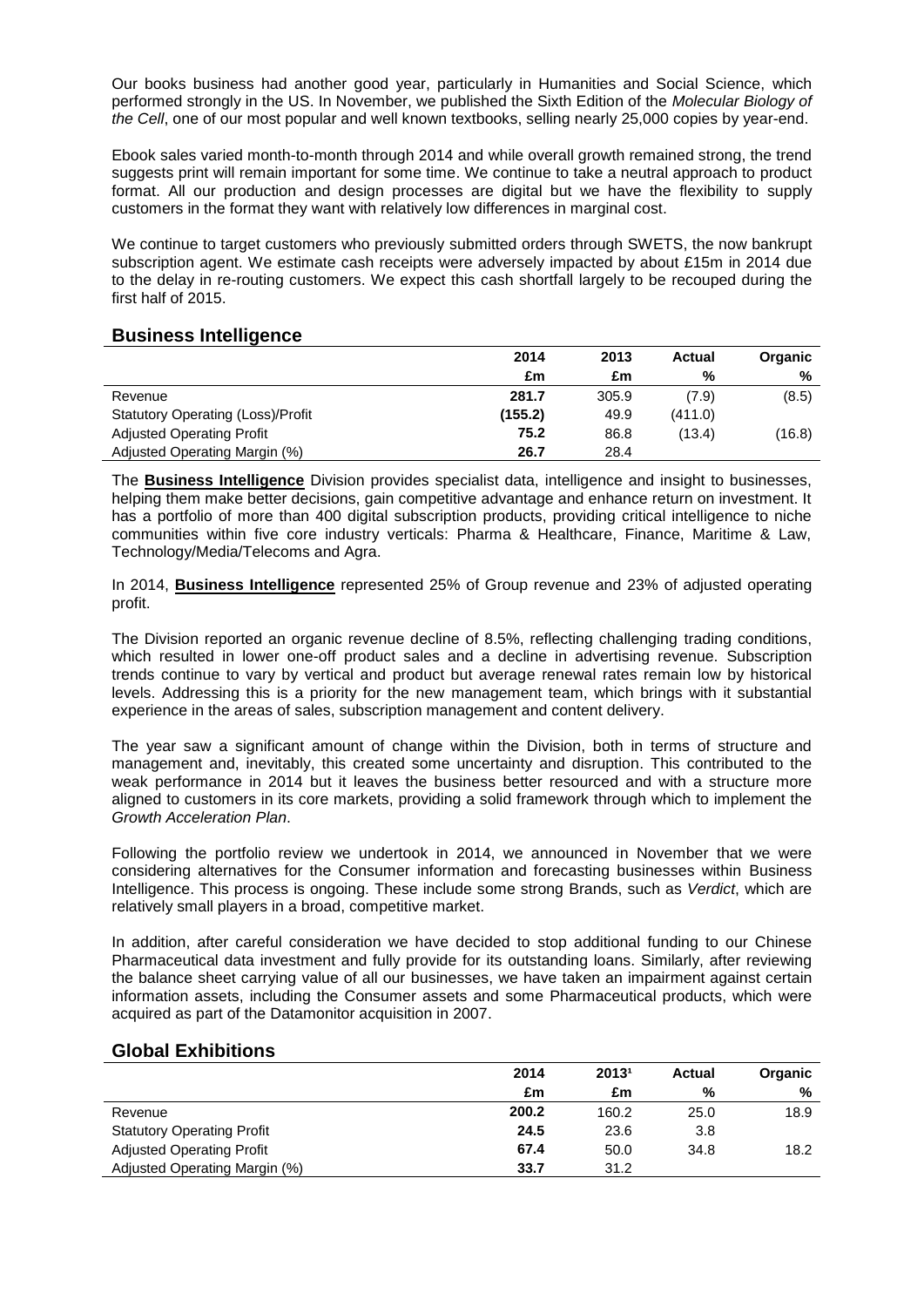<sup>1</sup>Restated for the change in accounting for joint ventures.

The **Global Exhibitions** Division organises transaction-oriented Exhibitions and Trade Shows, which provide buyers and sellers across different industries and communities with a powerful platform to meet face-to-face, build relationships and conduct business. Informa has a portfolio of over 150 exhibitions, serving a number of core verticals, including Health & Nutrition, Beauty, Property & Construction and Hobbyist/Fans.

In 2014, **Global Exhibitions** represented 17% of Group revenues and 20% of adjusted operating profit.

It was a strong year for the **Global Exhibitions** Division, recording organic revenue growth of 18.9%. This included the benefit of both the Brazilian biennial, *Formobile*, and the quadrennial Exhibition, *IPEX*, but even excluding these events, the Division delivered good double-digit growth. The strong revenue performance translated into a higher operating margin, at 33.7%, a level which reflects the underlying quality of our portfolio of Exhibitions and Trade Shows.

The Middle East region was particularly strong, led by the large Exhibitions that take place early in the year, such as *Arab Health* and *Middle East Electricity*. But there were also strong performances by European Exhibitions such as *Vitafoods,* and in Asia, events like *China Beauty Expo*, which was acquired in 2013.

Our strategy in **Global Exhibitions** is to blend ongoing organic expansion – through a combination of higher space sales, optimising yield and geo-cloning – with targeted acquisitions in priority verticals and geographies.

In 2014, a key objective was to establish a presence in the important US market and we achieved this through the acquisitions of Virgo Group in August and Hanley Wood Exhibitions in December. Both are highly complementary to our existing vertical mix and provide good potential for revenue synergies over time through cross marketing, transfer of best practise and geo-cloning.

In 2015, we expect North America to represent more than 35% of Divisional revenue.

### **Knowledge & Networking**

|                                          | 2014  | 20131  | Actual | <b>Organic</b> |
|------------------------------------------|-------|--------|--------|----------------|
|                                          | £m    | £m     | %      | %              |
| Revenue                                  | 246.2 | 256.1  | (3.9)  | (3.2)          |
| <b>Statutory Operating Profit/(Loss)</b> | 22.0  | (29.4) | 174.8  |                |
| <b>Adjusted Operating Profit</b>         | 41.5  | 47.0   | (11.7) | (17.2)         |
| Adjusted Operating Margin (%)            | 16.9  | 18.4   |        |                |

<sup>1</sup>Restated for the change in accounting for joint ventures.

The **Knowledge & Networking** Division incorporates all the Group's training, learning, conference, advisory and congress businesses. It organises content-driven events and programmes that provide a platform for communities to meet, network and share knowledge. It runs around 3,000 conferences and training events across the globe each year, covering a range of subject areas, but with a particular focus on Life Sciences, Technology/Media/Telecoms and Finance.

In 2014, **Knowledge & Networking** represented 22% of Group revenues and 12% of adjusted operating profit.

The performance across the **Knowledge & Networking** Division was mixed. Our major regional hubs in the UK, Middle East and North America all reported year-on-year growth but this was offset by weakness elsewhere, notably in Australia and Continental Europe. In addition, the geo-political backdrop in Eastern Europe had a marked impact on activity levels in this region. Overall the Division reported an organic revenue decline of 3.2%, which translated into a lower operating margin, at 16.9%.

As part of our drive to improve efficiency and focus the business in areas where we have well established Brands and strong expertise, we took the decision to close our conference and training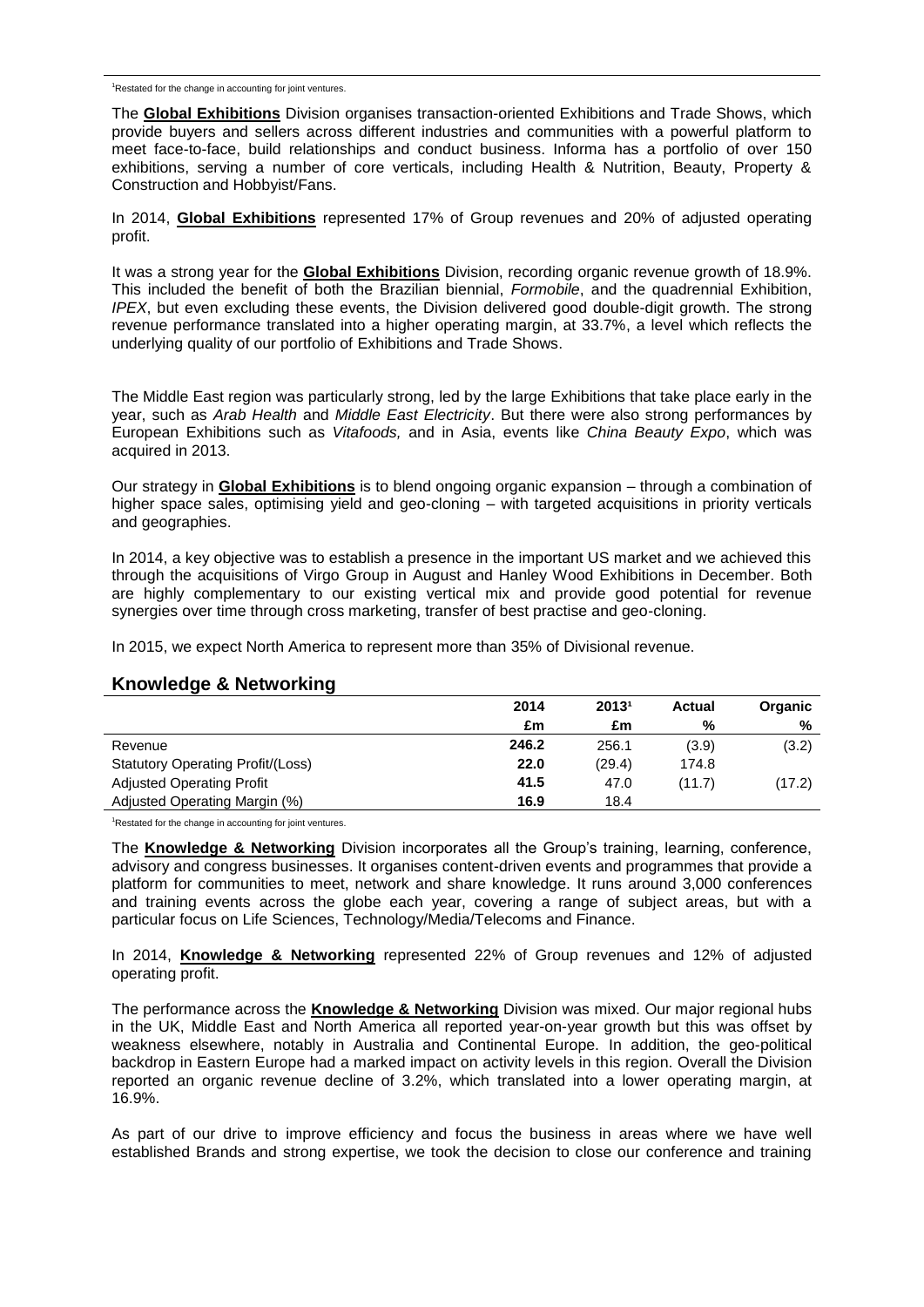businesses in Johannesburg. We continue to run some selective events in Africa by exporting from our major hubs, but without the fixed cost of local infrastructure.

There were some strong individual performances through the year, notably from the EBD Group's portfolio of Partnering events for the Life Sciences industry. Its innovative model, which uses technology to enhance the networking potential of its conferences, continues to gain strong traction in the market. Delegate numbers are growing healthily and re-sign rates are far higher than for more traditional conferences.

This is a consistent theme across the Division, with those events where there is investment in the delegate experience, deep community engagement and a focus on building long-term Brand equity, generally performing better. This is something the new management team will look to build on as it implements its new strategy through the *Growth Acceleration Plan*.

# **Group Financial Review**

The Group reported a robust operating performance in 2014, delivering growth in earnings and cash flow. This leaves the Group in a strong financial position, with the ratio of net debt to EBITDA at 2.2 times.

### **Group**

|                                          | 2014    | 20131   | Actual  | <b>Organic</b> |
|------------------------------------------|---------|---------|---------|----------------|
|                                          | £m      | £m      | %       | %              |
| Revenue                                  | 1.137.0 | 1.130.0 | 0.6     | 0.7            |
| <b>Statutory Operating (Loss)/Profit</b> | (2.4)   | 146.0   | (101.6) |                |
| <b>Adjusted Operating Profit</b>         | 334.1   | 334.7   | (0.2)   | (2.6)          |
| Adjusted Operating Margin (%)            | 29.4    | 29.6    |         |                |

<sup>1</sup> Restated for the change in accounting for joint ventures.

The Group's revenue has stayed broadly constant at £1,137.0m (2013: £1,130.0m). The statutory result decreased to a loss of £2.4m (2013: profit of £146.0m). This is primarily due to the increase in impairment charges during the year.

The Group's free cash flow strengthened to £232.5m (2013: £207.8m). This is a strong result especially with the deferral of SWETS subscription agent receipts of about £15m from 2014 to 2015 in the **Academic Publishing** division.

### **Adjusted and Statutory Results**

Within this Full Year Results Statement, we refer to adjusted and statutory results and unless otherwise indicated the information reported is on a continuing basis.

Adjusted results are prepared to provide a more comparable indication of the Group's underlying business performance. This is in line with similar adjusted measures used by our peer companies. Adjusted results exclude adjusting items such as intangible asset amortisation and impairment charges. This adjusted measure is a sector-specific treatment and is not comparable with other sectors. A full list of adjusting items is provided in Note 2.

In order to help understand the underlying performance of the Group, we consider adjusted operating profit to be a more useful measure. Therefore to arrive at the Adjusted Operating Profit of £334.1m (2013: £334.7m) the following adjusting items have been recognised:

|                                                          | Academic<br><b>Publishing</b> | <b>Business</b><br>Intelligence | Global<br><b>Exhibitions</b> | Knowledge<br>&<br>Networking | Total   |
|----------------------------------------------------------|-------------------------------|---------------------------------|------------------------------|------------------------------|---------|
|                                                          | £m                            | £m                              | £m                           | £m                           | £m      |
| Revenue                                                  | 408.9                         | 281.7                           | 200.2                        | 246.2                        | 1,137.0 |
| Adjusted operating profit                                | 150.0                         | 75.2                            | 67.4                         | 41.5                         | 334.1   |
| Restructuring and reorganisation costs                   | (2.5)                         | (10.5)                          | (3.0)                        | (4.7)                        | (20.7)  |
| Acquisition and integration costs                        | (1.0)                         |                                 | (3.7)                        |                              | (4.7)   |
| Subsequent re-measurement of contingent<br>consideration |                               | 1.6                             | (1.6)                        | 1.8                          | 1.8     |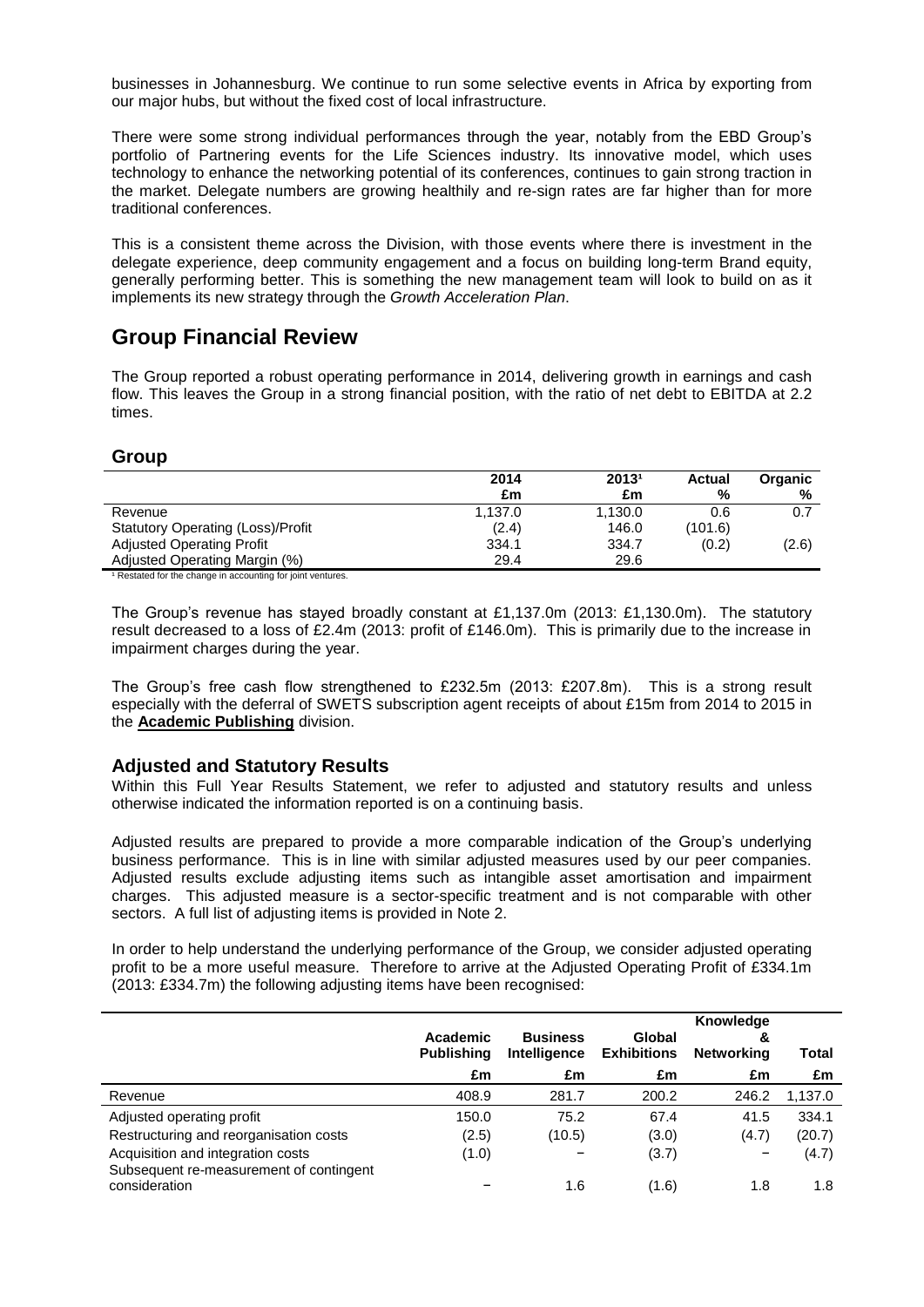| Intangible asset amortisation                | (40.2)                   | (16.2)  | (20.9) | (16.6) | (93.9) |
|----------------------------------------------|--------------------------|---------|--------|--------|--------|
| Impairment                                   | $\overline{\phantom{0}}$ | (205.3) | .13.7  | -      | 219.0) |
| Statutory operating profit/(loss)            | 106.3                    | 155.2   | 24.5   | 22.C   | (2.4)  |
| <sup>1</sup> Excludes software amortisation. |                          |         |        |        |        |

#### *Impairment*

The Group conducted its annual review of potential future returns from its portfolio of businesses and investments, including balance sheet carrying values.

In the **Business Intelligence** division the carrying value of goodwill and intangible assets across Consumer and Pharma & Healthcare businesses were impaired by £190.0m. The Group has also recognised an impairment charge of £13.5m relating to the loan receivable with Asia Gateway China, and an impairment charge of £1.8m for other intangible assets.

In the **Global Exhibitions** division the goodwill and intangible assets of the events business in Melbourne was impaired by £12.5m. The Group has also recognised an impairment charge of £1.0m relating to the loan receivable with Expo Vinis, and an impairment charge of £0.2m for other intangible assets.

#### *Restructuring and Reorganisation Costs*

Restructuring and reorganisation costs for the year of £20.7m (2013: £14.2m) principally relate to the strategic reorganisation undertaken within **Business Intelligence**, **Global Exhibitions** and **Knowledge & Networking**, and the redomicile of the Group from Switzerland back to the UK. The total costs comprise redundancy costs of £14.2m (2013: £10.7m), reorganisation costs of £2.1m (2013: £2.4m), re-domicile costs of £2.9m (2013: £0.6m) and vacant property provisions of £1.5m (2013: £0.5m).

#### *Other Adjusting Items*

A number of acquisitions were made during the year, and associated acquisition and integration costs of £4.7m have been recognised in the Consolidated Income Statement.

During the year contingent consideration was re-measured by £1.8m, which is offset by related impairments to other intangible assets of £2.0m.

### **Translation Impact**

The Group is particularly sensitive to movements in the USD and Euro against the GBP.

The Group receives approximately 48% of its revenues and incurs approximately 39% of its costs in USD or currencies pegged to USD. Each 1 cent movement in the USD to GBP exchange rate has a circa £3.4m impact on revenue and a circa £1.5m impact on adjusted operating profits and a circa 0.16p impact on adjusted diluted EPS.

The Group receives approximately 8% of its revenues and incurs approximately 7% of its costs in Euros. Each 1 cent movement in the Euro to GBP exchange rate has a circa £0.7m impact on revenue and a circa £0.2m impact on adjusted operating profits and a circa 0.03p impact on adjusted diluted EPS.

With both currencies, offsetting the movements in adjusted operating profit will be movements in interest and tax liabilities. This analysis assumes all other variables, including interest rates, remain constant.

For debt covenant testing purposes, both profit and debt translation are calculated at the average rate of exchange throughout the relevant period.

### **Loss on Disposal of Businesses**

The loss on disposal of £2.8m relates to (i) Loss on disposal of Fashion Exposed events in Australia of £1.3m; and (ii) final adjustments of £1.5m arising from the Corporate Training disposal that was completed on 30 September 2013. For the sale of the Fashion Exposed events, the consideration received was £0.4m and the carrying value of intangible assets was £1.7m, which resulted in a loss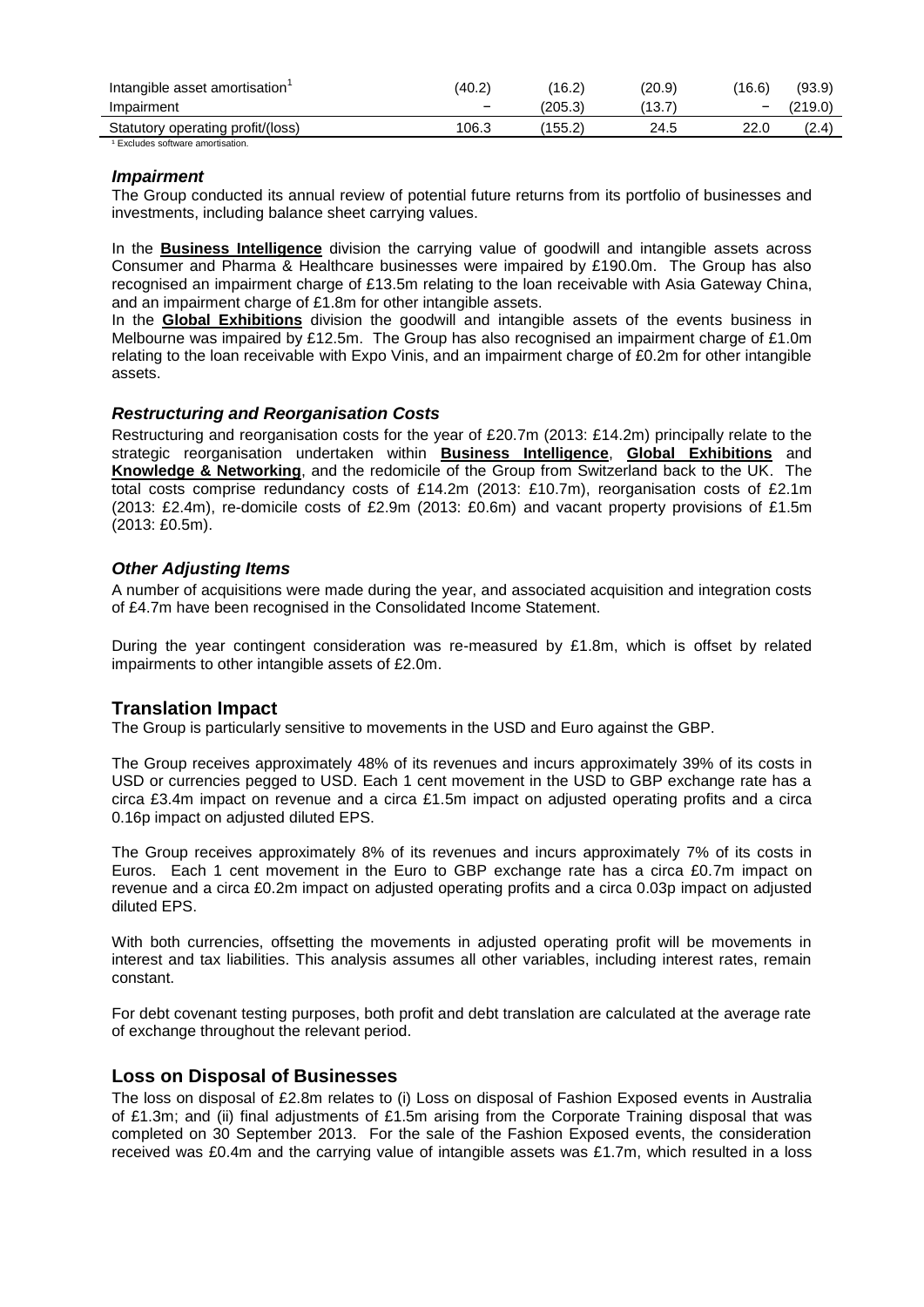on disposal of £1.3m. This has been recognised as an adjusting item in the Consolidated Income **Statement** 

# **Net Finance Costs**

Net finance costs, which consist principally of interest costs net of interest receivable, decreased by £2.0m from £27.6m to £25.6m. The Group maintains a balance of fixed and floating rate debt partly through utilising derivative financial instruments.

In addition, there is an exceptional finance cost of £1.2m relating to the excess interest charge on early repayment of the revolving credit facility in the year. This has been recognised as an adjusting item in the Consolidated Income Statement.

### **Taxation**

The Group tax credit on statutory Profit Before Tax ("PBT") was 63.5% (2013: 10.7% charge). The statutory tax rate reported for both 2014 and 2013 was affected by impairment charges which were not deductible for tax purposes.

Across the Group, tax has been provided on adjusted profits at an adjusted tax rate of 20.3% (2013: 21.4% restated for joint ventures). This adjusted tax rate benefits from profits generated in low tax jurisdictions, and is lower than for the previous year due to lower tax rates in certain countries including the UK, and the impact of our US businesses qualifying for certain tax incentives related to their exports.

During 2014, the Group paid £44.3m (2013: £71.4m) of Corporation and similar taxes on profits, including approximately £25.0m (2013: £44.0m) of UK Corporation Tax. Payments in 2013 included £15.0m in regard to matters agreed with HMRC in 2012.

For 2014, tax credits arising in respect of prior year matters, including adjustments to the tax impact of disposals and obtaining certain US tax incentives for 2013, have been presented as adjusting items in the accounts. The impact of the closure of UK and overseas tax issues resulted in a £13.7m release of tax provisions in 2013 which was reflected as an adjusting item in the accounts.

Our effective tax charge reconciles to cash taxes paid as follows:

|                                                                                  | 2014   | 2013   |
|----------------------------------------------------------------------------------|--------|--------|
|                                                                                  | £m     | £m     |
| Tax charge on adjusted PBT per Consolidated Income Statement                     | 62.8   | 65.9   |
| Deferred taxes                                                                   | (7.3)  | 2.0    |
| Current tax on adjusting items                                                   | (22.1) | (17.1) |
| Taxes paid in relation to earlier years less 2014 taxes payable in later periods | 9.1    | 16.6   |
| Withholding and other tax payments                                               | 2.2    | 1.5    |
| Total corporate taxes paid                                                       | 44.7   | 68.9   |
| Taxes refunded from German authorities                                           | (0.4)  | (0.2)  |
| Taxes paid in relation to discontinued operations                                |        | 2.7    |
| Net income taxes paid per Consolidated Cash Flow Statement                       | 44.3   | 71.4   |

The current tax on adjusting items figure of £22.1m (2013: £17.1m) includes £16.0m (2013: £13.4m) of current tax deductions for amortisation of intangibles. This is a recurring item which results in cash taxes paid each year being lower than the effective tax charge.

The Group's Total Tax Contribution ("TTC"), which is made up of all material taxes paid out of profits and other material taxes generated by our businesses, was £168.1m in 2014. The UK element of our TTC was £81.6m. This is the first year for which we have reported TTC. Further details of our TTC will be provided in the Group's Corporate Social Responsibility Report.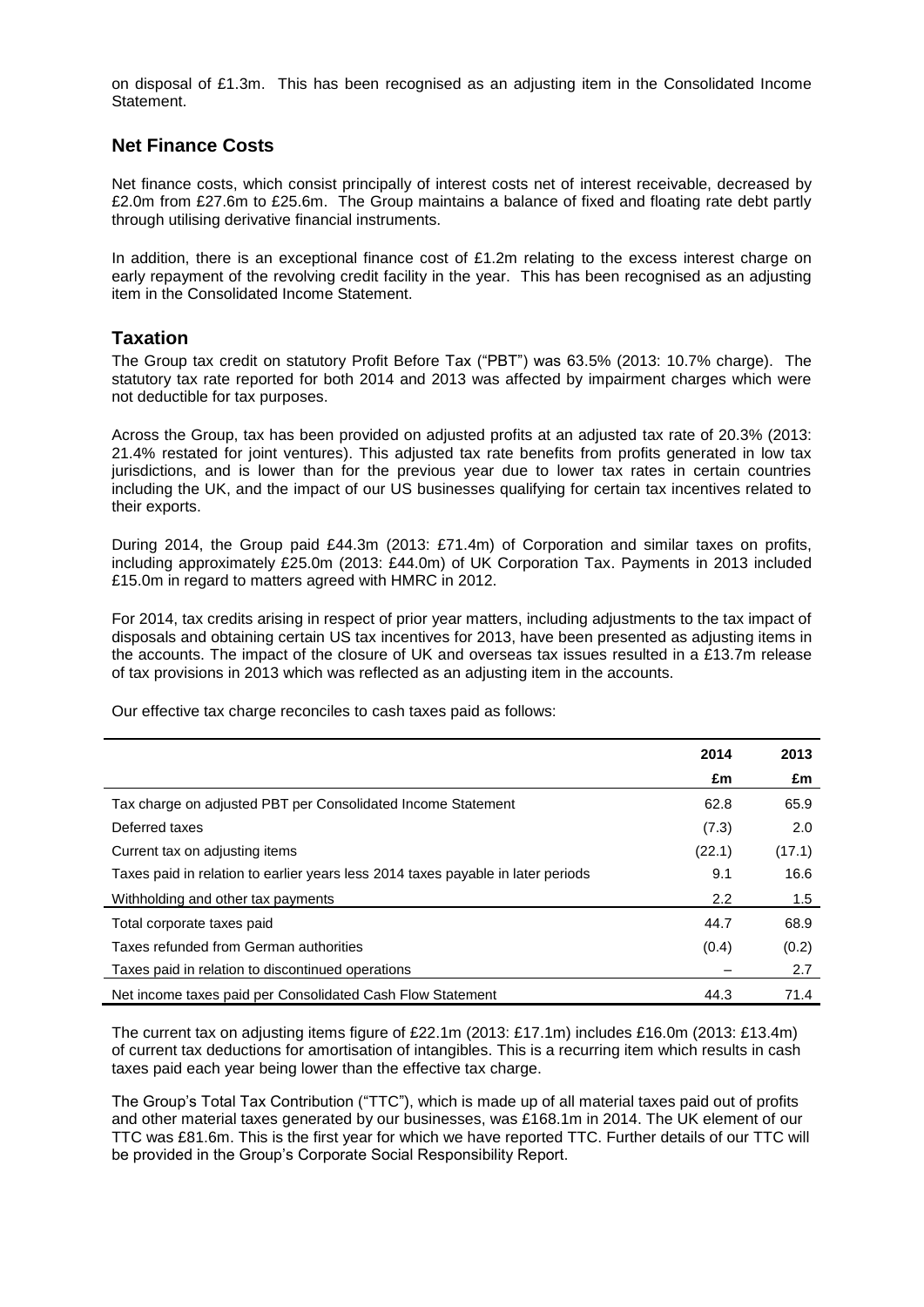# **Earnings and Dividend**

Adjusted diluted EPS from continuing operations of 40.3p (2013: 40.1p) is ahead of 2013, while statutory diluted EPS is negative 8.6p (2013: positive 17.1p).

The Board has proposed a final dividend of 12.9p per share (2013: 12.5p per share). This dividend will be paid on 28 May 2015 to ordinary shareholders registered as of the close of business on 1 May 2015. This will result in a total dividend for the year of 19.3p per share (2013: 18.5p per share). Dividend cover has remained broadly consistent at 2.1 times total earnings (2013: 2.2 times) on an adiusted earnings basis.

### **Cash Flow**

The Group continues to generate healthy cash flow with operating cash flow of £323.8m in 2014. This strength is reflected in a cash conversion rate, expressed as a ratio of operating cash flow (as calculated below) to adjusted operating profit, of 97% (2013: 98%).

The adjusting operating profit is a useful proxy for cash generation and therefore is used to provide a good indication of whether the required returns have been made by the Divisional operations.

|                                                                             | 2014    | 20131   |
|-----------------------------------------------------------------------------|---------|---------|
|                                                                             | £m      | £m      |
| Adjusted operating profit from continuing operations                        | 334.1   | 334.7   |
| Depreciation of PP&E                                                        | 6.1     | 6.4     |
| Software and product development amortisation                               | 12.1    | 15.7    |
| Share-based payments                                                        | 1.7     | 2.2     |
| <b>Adjusted EBITDA from continuing operations</b>                           | 354.0   | 359.0   |
| Net capital expenditure                                                     | (14.7)  | (14.4)  |
| Working capital movement (net of restructuring and reorganisation accruals) | (15.5)  | (15.4)  |
| Operating cash flow from continuing operations                              | 323.8   | 329.2   |
| Restructuring and reorganisation                                            | (21.0)  | (20.1)  |
| Net interest                                                                | (26.0)  | (30.1)  |
| Dividends received from joint ventures                                      |         | 0.2     |
| Taxation                                                                    | (44.3)  | (71.4)  |
| Free cash flow                                                              | 232.5   | 207.8   |
| Operating cash flow of discontinued operations                              | (3.8)   | 4.5     |
| Acquisitions less disposals                                                 | (369.0) | (88.8)  |
| Dividends paid to shareholders                                              | (114.0) | (114.0) |
| Dividends paid to non-controlling interest                                  | (0.9)   |         |
| Net shares issued/(acquired)                                                | 204.1   | (0.4)   |
| Net funds flow                                                              | (51.1)  | 9.1     |
| <b>Opening net debt</b>                                                     | (782.6) | (802.4) |
| Non-cash items                                                              | (2.4)   | (1.1)   |
| Foreign exchange                                                            | (40.1)  | 11.8    |
| <b>Closing net debt</b>                                                     | (876.2) | (782.6) |

<sup>1</sup> Restated for the change in accounting for joint ventures.

In the year ended 31 December 2014, before taking into account dividends, spend on acquisitions or proceeds from the sale of assets, the Group generated free cash flow of £232.5m (2013: £207.8m). The increase year-on-year is principally caused by a decrease in taxation paid compared to 2013. In 2013 certain historic tax liabilities were settled with local tax authorities.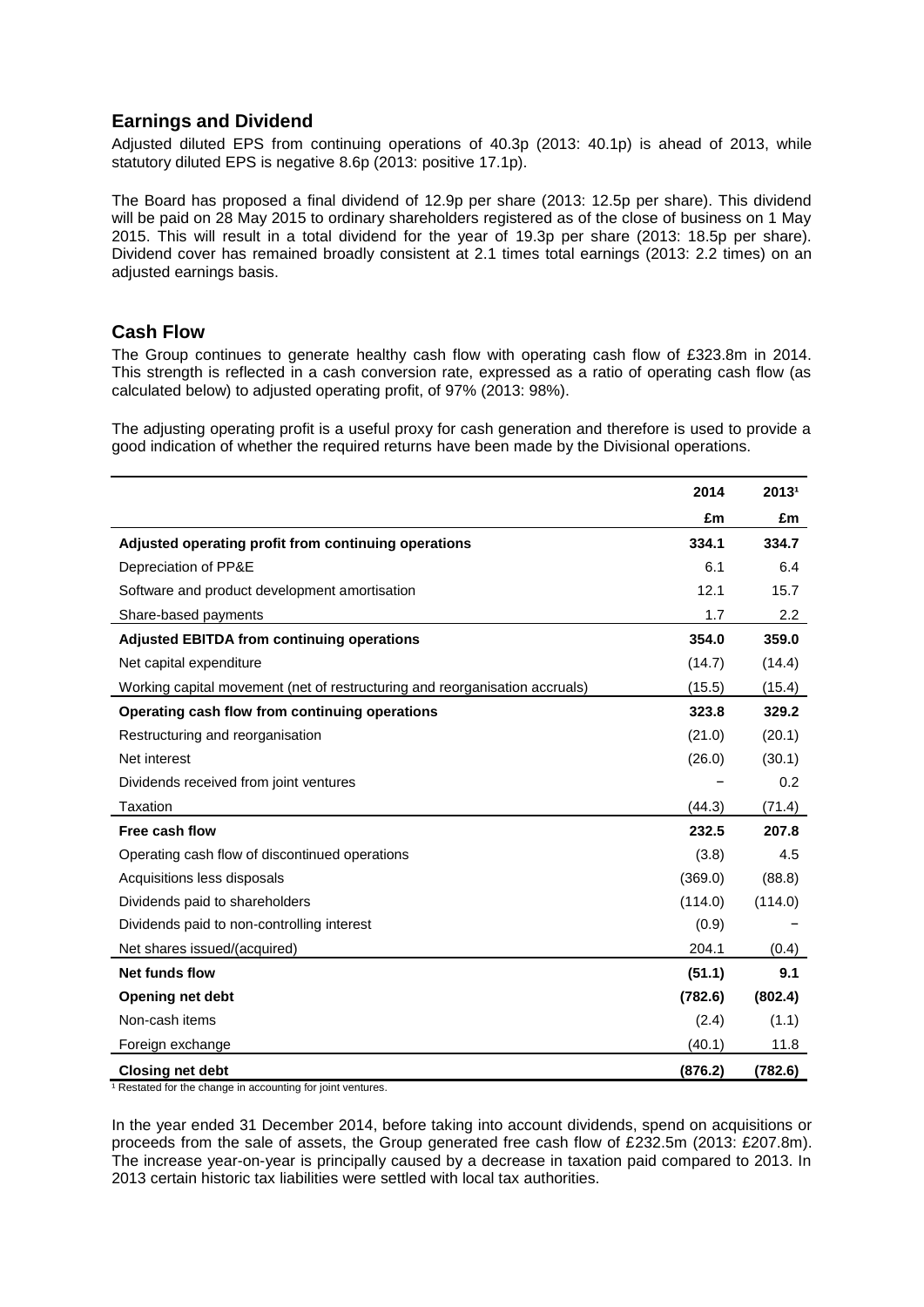The increase in net debt arising from acquisitions was £371.5m (2013: £136.3m) which comprises current year acquisitions of £363.3m (2013: £132.0m) and consideration in respect of acquisitions completed in prior years of £8.2m (2013: £4.3m). This was offset by a decrease in net debt arising from disposals of £2.5m inflow (2013: £47.5m inflow).

Net debt increased by £93.6m from £782.6m to £876.2m, driven primarily by a cash outflow of £51.1m and exchange rate movements of £40.1m. During the year the Group paid dividends of £114.9m.

### **Financing and Bank Covenants**

In October 2014, the Group entered into a new five-year revolving credit facility of £900.0m, of which £455.2m was drawn down at 31 December 2014. The facility matures in October 2019.

The principal financial covenant ratios under the private placement and revolving credit facilities are maximum net debt to EBITDA of 3.5 times and minimum EBITDA interest cover of 4.0 times, tested semi-annually. At 31 December 2014 both financial covenants were comfortably achieved. The ratio of net debt to EBITDA was 2.2 times (2013: 2.2 times) calculated as per our bank agreement (using average exchange rate and adjusted for a full year's trading from 2014 acquisitions). The ratio of EBITDA to net interest payable was 14.4 times (2013: 13.0 times).

### **Return on Capital Employed**

During 2014 we have completed a number of bolt-on acquisitions and we strengthened our **Global Exhibitions** division with the acquisitions of the Virgo Group and Hanley Wood Exhibitions.

Acquisitions are assessed on case-by-case basis against a broad set of financial and strategic criteria. For bolt-on acquisitions, this includes delivering returns in excess of the Group's weighted average cost of capital and being earnings enhancing in the first full year of ownership, as well as achieving a cash payback within seven years. However, for selective acquisitions, the Group will take a longer-term view to allow time for full integration of the acquired business, coupled with additional investment to maximise the long-term returns it generates.

### **Deferred Income**

Deferred income is £342.9m (2013: £315.9m) at 31 December 2014, a 5% increase on a constant currency basis compared to the same date in 2013. Deferred income arises primarily from advance subscriptions and forward bookings for trade shows, exhibitions or conferences. Subscriptions generated by our **Academic Publishing** and **Business Intelligence** businesses renew annually in advance and many trade shows and exhibitions, because of their market leading status, receive commitments up to a year in advance.

### **Pensions**

The Group's financial obligations to its pension schemes remain relatively small compared to the size of the Group, with net pension liabilities at 31 December 2014 of £10.1m (2013: £5.4m).

Following the completion of the triennial valuations of the defined benefit schemes in 2011, a revised deficit funding plan was agreed with the trustees to eliminate the deficits in both schemes. The contributions paid towards reducing the scheme deficits will decrease from £3.5m in 2014 to £0.5m in 2015. The contributions for the ongoing service will be £nil in 2015 as both schemes are closed to future accrual of benefits.

### **Post Balance Sheet Events**

On 15 January 2015, the Group completed the acquisition of 100% of the shares of Megaconvention, Inc, for initial consideration of £4.9m and further performance-related consideration estimated at £3.4m payable over two years. The sole event of the Company is Orlando MegaCon, an enthusiast consumer show featuring exhibits and content from the sci-fi, horror, anime, gaming and TV genres including merchandise, memorabilia and art.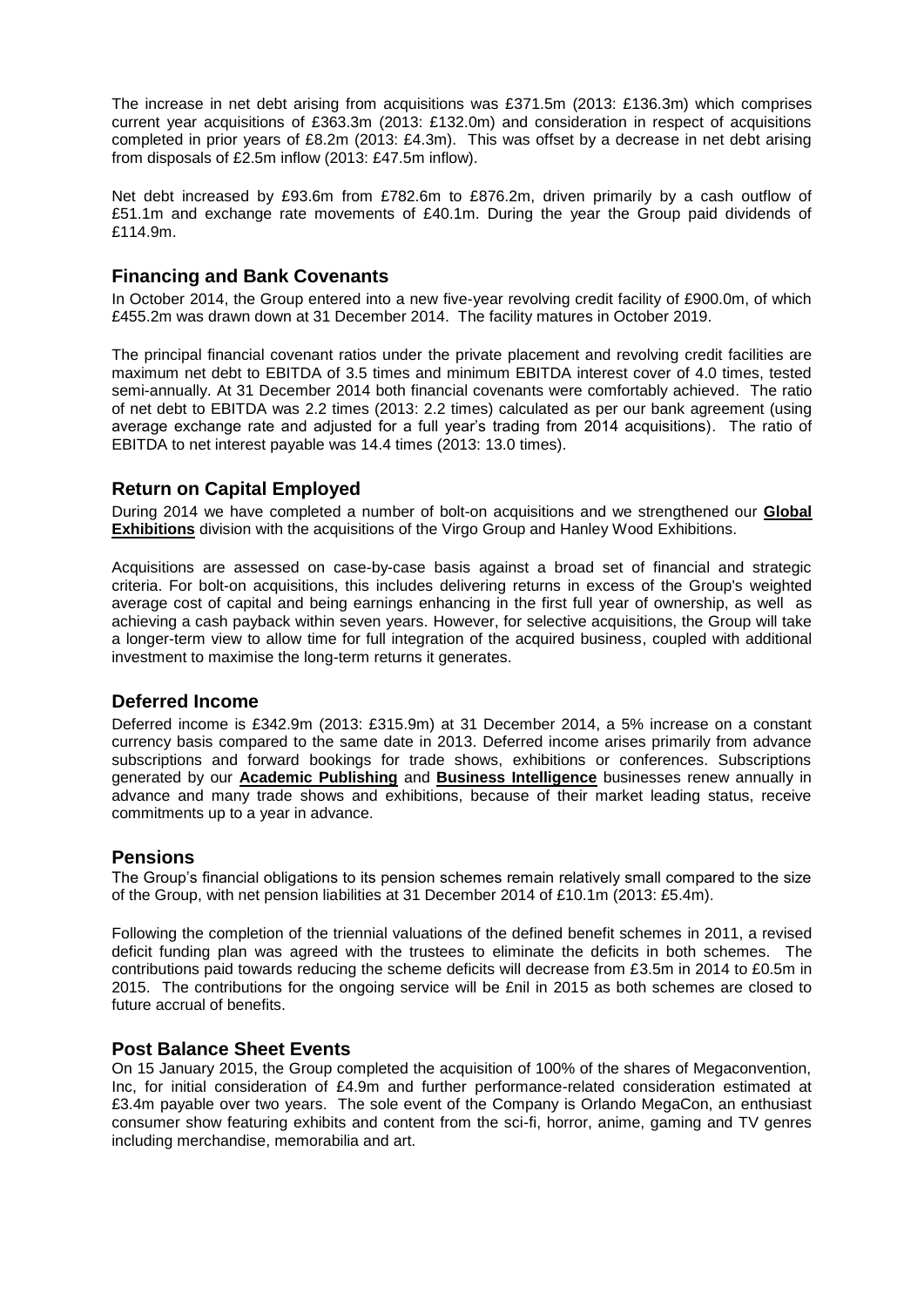# **Annual Report and Financial Statements 2014**

The Annual Report and Financial Statements for the financial year ended 31 December 2014 will be sent to shareholders and published on [www.informa.com](http://www.informa.com/) in April 2015.

Copies of this announcement may be obtained during normal business hours from the Company Secretary at the Company's office at 30-32 Mortimer Street, London, W1W 7RE.

# **Cautionary Statements**

This document contains forward looking statements. These statements are subject to a number of risks and uncertainties and actual results and events could differ materially from those currently being anticipated as reflected in such forward looking statements. The terms 'expect', 'should be', 'will be' and similar expressions identify forward looking statements. Factors which may cause future outcomes to differ from those foreseen in forward looking statements include, but are not limited to: general economic conditions and business conditions in Informa's markets; exchange rate fluctuations, customers' acceptance of its products and services; the actions of competitors; legislative, fiscal and regulatory developments; changes in law and legal interpretation affecting Informa's intellectual property rights and internet communications; and the impact of technological change. These forward looking statements speak only as of the date of this interim management report. Except as required by any applicable law or regulation, the Group expressly disclaims any obligation or undertaking to release publicly any updates or revisions to any forward looking statements contained in this document to reflect any change in the Group's expectations or any change in events, conditions or circumstances on which any such statement is based.

# **CONSOLIDATED INCOME STATEMENT**

For the year ended 31 December 2014

|                                                   |              | Adjusted | Adjusting | <b>Statutory</b> | Adjusted | <b>Adjusting</b> | <b>Statutory</b> |
|---------------------------------------------------|--------------|----------|-----------|------------------|----------|------------------|------------------|
|                                                   |              | results  | items     | results          | results  | items            | results          |
|                                                   |              | 2014     | 2014      | 2014             | 20131    | 20131            | 20131            |
|                                                   | <b>Notes</b> | £m       | £m        | £m               | £m       | £m               | £m               |
| <b>Continuing operations</b>                      |              |          |           |                  |          |                  |                  |
| <b>Revenue</b>                                    |              | 1,137.0  |           | 1,137.0          | 1,130.0  |                  | 1,130.0          |
| Net operating expenses                            | 4            | (802.9)  | (336.5)   | (1, 139.4)       | (795.3)  | (188.7)          | (984.0)          |
| <b>Operating profit/(loss)</b>                    |              | 334.1    | (336.5)   | (2.4)            | 334.7    | (188.7)          | 146.0            |
| Share of results of joint ventures                |              | (0.1)    | (0.3)     | (0.4)            | 0.5      | (0.1)            | 0.4              |
| Loss on disposal of businesses                    | 14           |          | (2.8)     | (2.8)            |          | (3.4)            | (3.4)            |
| Finance costs                                     | 5            | (28.0)   | (1.2)     | (29.2)           | (29.8)   | 0.3              | (29.5)           |
| Investment income                                 | 6            | 3.6      |           | 3.6              | 1.9      |                  | 1.9              |
| Profit/(loss) before tax                          |              | 309.6    | (340.8)   | (31.2)           | 307.3    | (191.9)          | 115.4            |
| Tax (charge)/credit                               | 7            | (62.8)   | 43.0      | (19.8)           | (65.9)   | 53.5             | (12.4)           |
| Profit/(loss) for the year from                   |              |          |           |                  |          |                  |                  |
| continuing operations                             |              | 246.8    | (297.8)   | (51.0)           | 241.4    | (138.4)          | 103.0            |
| <b>Discontinued operations</b>                    |              |          |           |                  |          |                  |                  |
| Loss for the year from discontinued<br>operations | 13           |          |           |                  |          |                  | (109.5)          |
|                                                   |              |          |           |                  |          |                  |                  |
| Loss for the year                                 |              |          |           | (51.0)           |          |                  | (6.5)            |
| Attributable to:                                  |              |          |           |                  |          |                  |                  |
| - Equity holders of the parent                    |              |          |           | (52.4)           |          |                  | (6.5)            |
| - Non-controlling interest                        |              |          |           | 1.4              |          |                  |                  |
|                                                   |              |          |           |                  |          |                  |                  |
| Earnings per share from continuing operations     |              |          |           |                  |          |                  |                  |
| $-$ Basic (p)                                     | 10           |          |           | (8.6)            |          |                  | 17.1             |
| $-$ Diluted (p)                                   | 10           |          |           | (8.6)            |          |                  | 17.1             |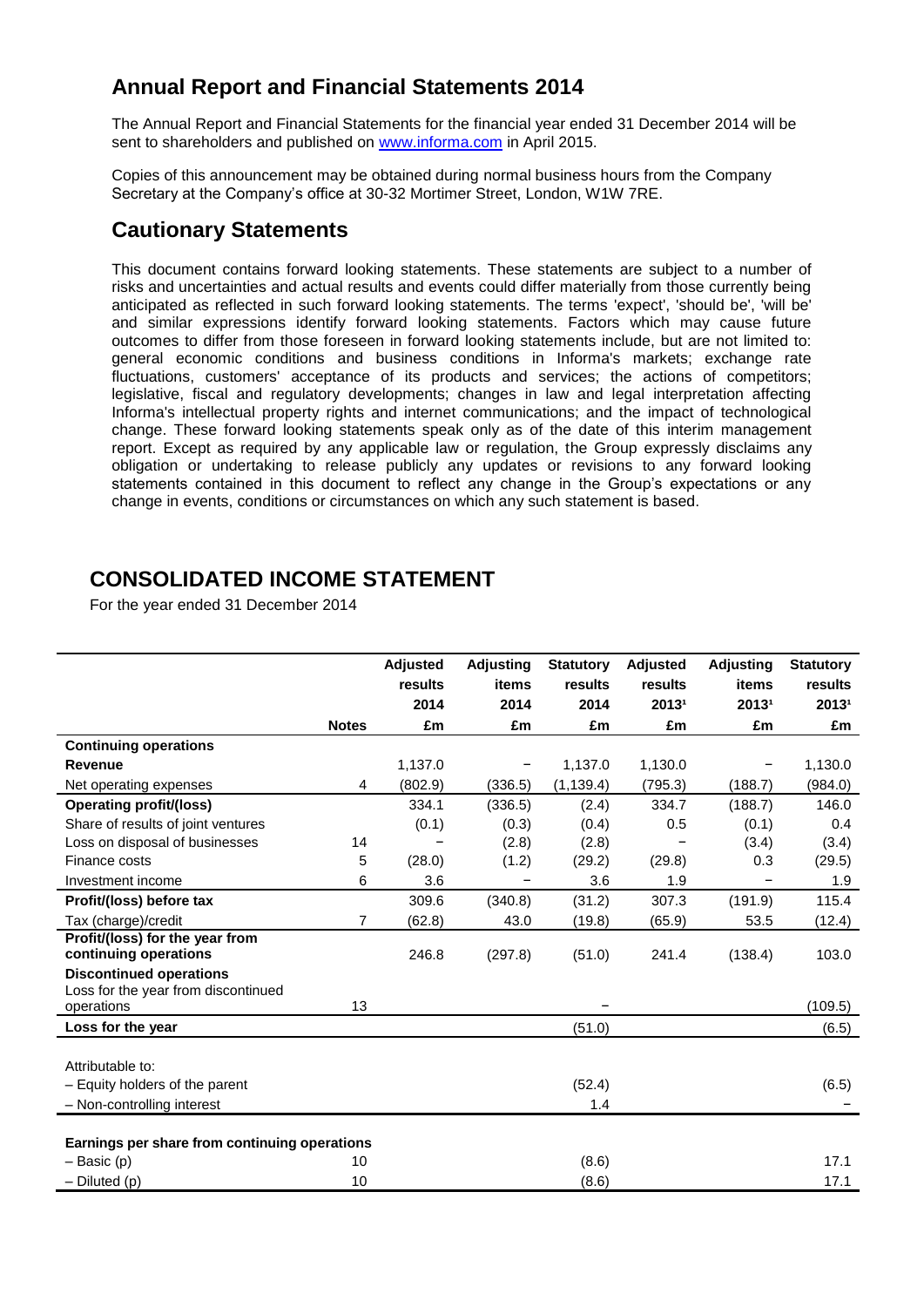| Earnings per share from continuing and discontinued operations          |    |      |       |       |
|-------------------------------------------------------------------------|----|------|-------|-------|
| $-$ Basic (p)                                                           | 10 |      | (8.6) | (1.1) |
| $-$ Diluted (p)                                                         | 10 |      | (8.6) | (1.1) |
|                                                                         |    |      |       |       |
| Adjusted earnings per share from continuing operations                  |    |      |       |       |
| $-$ Basic (p)                                                           | 10 | 40.3 | 40.1  |       |
| $-$ Diluted (p)                                                         | 10 | 40.3 | 40.1  |       |
|                                                                         |    |      |       |       |
| Adjusted earnings per share from continuing and discontinued operations |    |      |       |       |
| $-$ Basic (p)                                                           | 10 | 40.3 | 40.5  |       |
| $-$ Diluted (p)                                                         | 10 | 40.3 | 40.5  |       |

 $1$  Restated for the change in accounting for joint ventures.

# **CONSOLIDATED STATEMENT OF COMPREHENSIVE INCOME**

For the year ended 31 December 2014

|                                                                          |              | 2014   | 2013    |
|--------------------------------------------------------------------------|--------------|--------|---------|
|                                                                          | <b>Notes</b> | £m     | £m      |
| Loss for the year                                                        |              | (51.0) | (6.4)   |
| Share of results of joint ventures                                       |              |        | (0.1)   |
| Restated loss for the year                                               |              | (51.0) | (6.5)   |
| Items that will not be reclassified to profit or loss                    |              |        |         |
| Actuarial (loss)/gain on defined benefit pension schemes                 |              | (8.0)  | 8.3     |
| Tax relating to items that will not be reclassified to profit or loss    |              | 1.7    | (2.2)   |
| Total items that will not be reclassified to profit or loss              |              | (6.3)  | 6.1     |
| Items that may be reclassified subsequently to profit or loss            |              |        |         |
| Change in fair value of cash flow hedges                                 |              | (0.2)  | 0.5     |
| Termination of interest rate swaps                                       |              | (0.3)  |         |
| Exchange differences on translation of foreign operations                |              | 7.9    | (25.0)  |
| Cumulative foreign exchange losses on disposals <sup>1</sup>             | 14           |        | 3.6     |
| Tax relating to items that may be reclassified subsequently to profit or |              |        |         |
| loss                                                                     |              | 0.1    | (0.1)   |
| Total items that may be reclassified subsequently to profit or loss      |              | 7.5    | (21.0)  |
| Other comprehensive income/(expense) for the year                        |              | 1.2    | (14.9)  |
| Total comprehensive expense for the year                                 |              | (49.8) | (21.4)  |
| Attributable from continuing operations to:                              |              |        |         |
| - Equity holders of the parent                                           |              | (51.2) | 88.1    |
| - Non-controlling interest                                               |              |        |         |
|                                                                          |              | 1.4    |         |
| Attributable from discontinued operations to:                            |              |        |         |
| - Equity holders of the parent                                           |              |        | (109.5) |
| - Non-controlling interest                                               |              |        |         |

<sup>1</sup> Cumulative foreign exchange losses on disposals was only previously presented in Consolidated Statement of Changes in Equity, this has been corrected above.

# **CONSOLIDATED STATEMENT OF CHANGES IN EQUITY**

For the year ended 31 December 2014

|         | Share                    |             |                           |                       |       | Non-                    |                 |
|---------|--------------------------|-------------|---------------------------|-----------------------|-------|-------------------------|-----------------|
| capital | Share premium<br>account | Translation | reserve reserves earnings | <b>Other Retained</b> | Total | controlling<br>interest | Total<br>equity |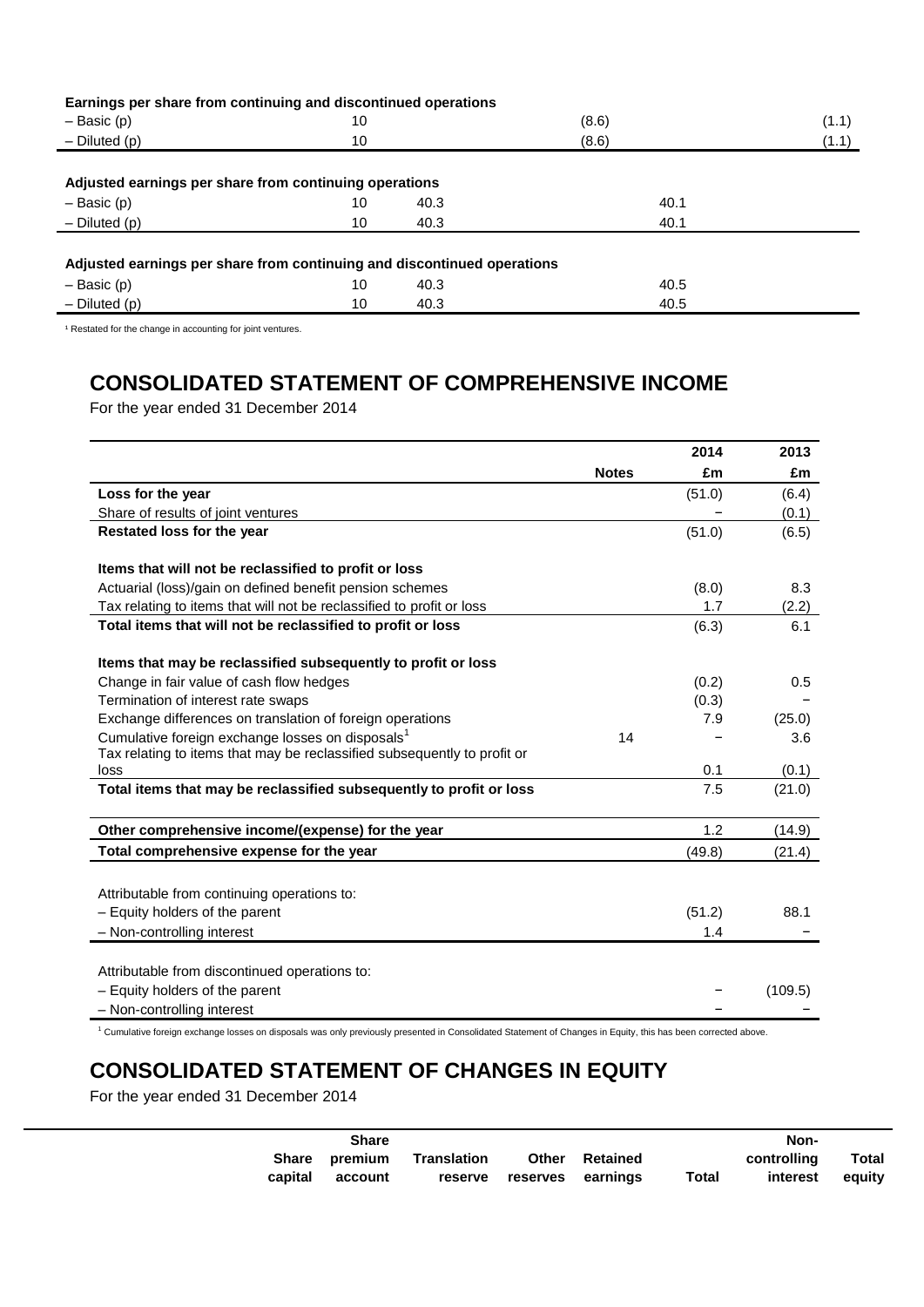|                                                                  | £m                | £m                       | £m                       | £m                       | £m        | £m      | £m                       | £m      |
|------------------------------------------------------------------|-------------------|--------------------------|--------------------------|--------------------------|-----------|---------|--------------------------|---------|
| At 1 January 2013                                                | 0.6               | 2.1                      | (6.1)                    | (1,216.6)                | 2,543.6   | 1,323.6 | $\qquad \qquad -$        | 1,323.6 |
| Share of results of joint ventures                               | $\qquad \qquad -$ | $\overline{\phantom{0}}$ | $\overline{\phantom{a}}$ |                          | 0.1       | 0.1     |                          | 0.1     |
| <b>Restated at 1 January 2013</b>                                | 0.6               | 2.1                      | (6.1)                    | (1,216.6)                | 2,543.7   | 1,323.7 | -                        | 1,323.7 |
| Loss for the year<br>Change in fair value of cash flow           |                   |                          |                          |                          | (6.5)     | (6.5)   |                          | (6.5)   |
| hedges<br>Exchange differences on                                |                   |                          |                          | 0.5                      |           | 0.5     | -                        | 0.5     |
| translation of foreign operations                                |                   |                          | (25.0)                   |                          |           | (25.0)  | -                        | (25.0)  |
| Actuarial gain on defined benefit<br>pension schemes             |                   |                          |                          |                          | 8.3       | 8.3     |                          | 8.3     |
| Cumulative foreign exchange<br>losses on disposals (Note 14)     |                   |                          | 3.6                      |                          |           | 3.6     |                          | 3.6     |
| Tax relating to components of<br>other comprehensive income      |                   |                          |                          | (0.1)                    | (2.2)     | (2.3)   |                          | (2.3)   |
| <b>Total comprehensive</b>                                       |                   |                          |                          |                          |           |         |                          |         |
| (expense)/income for the year<br>Dividends to shareholders (Note |                   |                          | (21.4)                   | 0.4                      | (0.4)     | (21.4)  |                          | (21.4)  |
| 9)                                                               |                   |                          |                          | $\overline{\phantom{a}}$ | (114.0)   | (114.0) |                          | (114.0) |
| Share award expense                                              |                   |                          |                          | 2.2                      |           | 2.2     |                          | 2.2     |
| Own shares purchased<br>Purchase of non-controlling              |                   |                          |                          | (0.4)                    |           | (0.4)   | -                        | (0.4)   |
| interest                                                         |                   |                          |                          |                          |           |         | 1.0                      | 1.0     |
| Transfer of vested LTIPs                                         |                   |                          |                          | (4.0)                    | 4.0       |         |                          |         |
| <b>Restated at 1 January 2014</b>                                | 0.6               | 2.1                      | (27.5)                   | (1,218.4)                | 2,433.3   | 1,190.1 | 1.0                      | 1,191.1 |
| Loss for the year                                                |                   |                          |                          |                          | (52.4)    | (52.4)  | 1.4                      | (51.0)  |
| Change in fair value of cash flow                                |                   |                          |                          |                          |           |         |                          |         |
| hedges                                                           |                   |                          |                          | (0.2)                    |           | (0.2)   | -                        | (0.2)   |
| Termination of interest rate                                     |                   |                          |                          |                          |           |         |                          |         |
| swaps                                                            |                   |                          |                          | (0.3)                    |           | (0.3)   |                          | (0.3)   |
| Exchange difference on<br>translation of foreign operations      |                   |                          | 7.9                      |                          |           | 7.9     |                          | 7.9     |
| Actuarial loss on defined benefit                                |                   |                          |                          |                          |           |         |                          |         |
| pension schemes                                                  |                   |                          |                          |                          | (8.0)     | (8.0)   |                          | (8.0)   |
| Tax relating to components of                                    |                   |                          |                          |                          |           |         |                          |         |
| other comprehensive income                                       |                   |                          |                          | 0.1                      | 1.7       | 1.8     |                          | 1.8     |
| <b>Total comprehensive</b>                                       |                   |                          |                          |                          |           |         |                          |         |
| income/(expense) for the year<br>Dividends to shareholders (Note |                   |                          | 7.9                      | (0.4)                    | (58.7)    | (51.2)  | 1.4                      | (49.8)  |
| 9)                                                               |                   |                          |                          |                          | (114.0)   | (114.0) | (0.9)                    | (114.9) |
| Shares issued                                                    |                   | 204.0                    |                          |                          |           | 204.0   | $\overline{\phantom{0}}$ | 204.0   |
| Inversion accounting<br>Issue of shares under scheme of          |                   |                          |                          | 1,756.0                  | (1,756.0) |         |                          |         |
| arrangement                                                      | 2,189.3           | (2.1)                    |                          | (2, 189.9)               | 2.7       |         |                          |         |
| Capital reduction                                                | (2, 189.3)        |                          |                          |                          | 2,189.3   |         |                          |         |
| Share award expense                                              |                   |                          |                          | 1.7                      |           | 1.7     |                          | 1.7     |
| Own shares purchased                                             |                   |                          |                          | (0.1)                    |           | (0.1)   | -                        | (0.1)   |
| Put option on acquisition of non-                                |                   |                          |                          |                          |           |         |                          |         |
| controlling interest                                             |                   |                          |                          | (0.3)                    |           | (0.3)   |                          | (0.3)   |
| Transfer of vested LTIPs                                         |                   |                          |                          | (2.1)                    | 2.1       |         |                          |         |
| At 31 December 2014                                              | 0.6               | 204.0                    | (19.6)                   | (1,653.5)                | 2,698.7   | 1,230.2 | 1.5                      | 1,231.7 |

# **CONSOLIDATED STATEMENT OF FINANCIAL POSITION**

As at 31 December 2014

|                               |              | 2014    | 20131   | 20121   |
|-------------------------------|--------------|---------|---------|---------|
|                               | <b>Notes</b> | £m      | £m      | £m      |
| <b>ASSETS</b>                 |              |         |         |         |
| <b>Non-current assets</b>     |              |         |         |         |
| Goodwill                      |              | 1,748.9 | 1,597.9 | 1,726.5 |
| Other intangible assets       |              | 780.8   | 779.0   | 874.7   |
| Investments in joint ventures |              | 0.2     | 0.6     | 0.5     |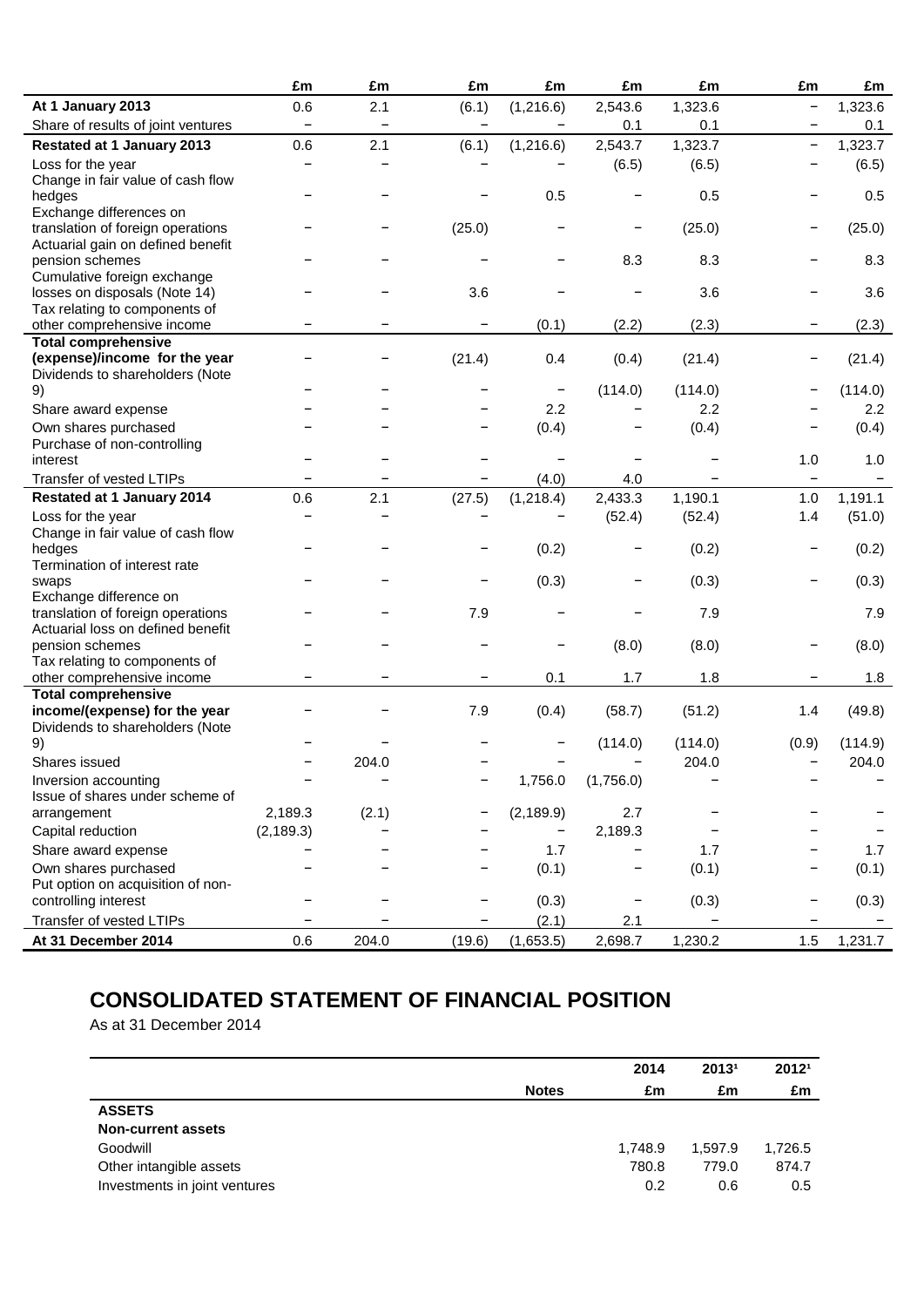| Property and equipment                              |    | 17.5       | 16.5      | 19.3      |
|-----------------------------------------------------|----|------------|-----------|-----------|
| Other receivables                                   |    | 30.9       | 38.1      | 20.4      |
| Derivative financial instruments                    |    | -          | 0.5       |           |
|                                                     |    | 2,578.3    | 2,432.6   | 2,641.4   |
| <b>Current assets</b>                               |    |            |           |           |
| Inventory                                           |    | 44.5       | 42.2      | 38.2      |
| Trade and other receivables                         |    | 218.9      | 203.0     | 227.0     |
| Current tax asset                                   |    | 4.2        | 2.4       | 3.1       |
| Cash at bank and in hand                            |    | 38.6       | 32.0      | 23.9      |
|                                                     |    | 306.2      | 279.6     | 292.2     |
| <b>Total assets</b>                                 |    | 2,884.5    | 2,712.2   | 2,933.6   |
|                                                     |    |            |           |           |
| <b>EQUITY AND LIABILITIES</b>                       |    |            |           |           |
| <b>Capital and reserves</b>                         |    |            |           |           |
| Called up share capital                             | 11 | 0.6        | 0.6       | 0.6       |
| Share premium account                               | 11 | 204.0      | 2.1       | 2.1       |
| <b>Translation reserve</b>                          |    | (19.6)     | (27.5)    | (6.1)     |
| Reserve for shares to be issued                     |    | 3.2        | 3.6       | 5.9       |
| Merger reserve                                      |    | 496.4      | 496.4     | 496.4     |
| Other reserve                                       |    | (2, 152.8) | (1,718.6) | (1,718.6) |
| <b>ESOP Trust shares</b>                            |    | (0.3)      | (0.2)     | (0.3)     |
| Hedging reserve                                     |    |            | 0.4       |           |
| Retained earnings                                   |    | 2,698.7    | 2,433.3   | 2,543.7   |
| Equity attributable to equity holders of the parent |    | 1,230.2    | 1,190.1   | 1,323.7   |
| Non-controlling interest                            |    | 1.5        | 1.0       |           |
| <b>Total equity</b>                                 |    | 1,231.7    | 1,191.1   | 1,323.7   |
| <b>Non-current liabilities</b>                      |    |            |           |           |
| Long-term borrowings                                | 8  | 841.1      | 814.1     | 825.7     |
| Deferred tax liabilities                            |    | 125.6      | 134.5     | 160.9     |
| Retirement benefit obligation                       |    | 10.1       | 5.4       | 17.5      |
| Provisions                                          |    | 11.8       | 7.1       | 8.7       |
| Trade and other payables                            |    | 5.9        | 6.5       | 3.6       |
|                                                     |    | 994.5      | 967.6     | 1,016.4   |
| <b>Current liabilities</b>                          |    |            |           |           |
| Short-term borrowings                               | 8  | 73.7       | 0.5       | 0.6       |
| <b>Current tax liabilities</b>                      |    | 27.3       | 45.0      | 78.0      |
| Provisions                                          |    | 16.4       | 12.7      | 5.1       |
| Trade and other payables                            |    | 198.0      | 179.4     | 203.3     |
| Deferred income                                     |    | 342.9      | 315.9     | 306.5     |
|                                                     |    | 658.3      | 553.5     | 593.5     |
| <b>Total liabilities</b>                            |    | 1,652.8    | 1,521.1   | 1,609.9   |
| Total equity and liabilities                        |    | 2,884.5    | 2,712.2   | 2,933.6   |

<sup>1</sup> Restated for the change in accounting for joint ventures.

These financial statements were approved by the Board of Directors on 12 February 2015.

# **CONSOLIDATED CASH FLOW STATEMENT**

For the year ended 31 December 2014

|                              |              | 2014   | 20131  |
|------------------------------|--------------|--------|--------|
|                              | <b>Notes</b> | £m     | £m     |
| <b>Operating activities</b>  |              |        |        |
| Cash generated by operations | 12           | 317.5  | 330.1  |
| Income taxes paid            |              | (44.3) | (71.4) |
| Interest paid                |              | (31.4) | (31.2) |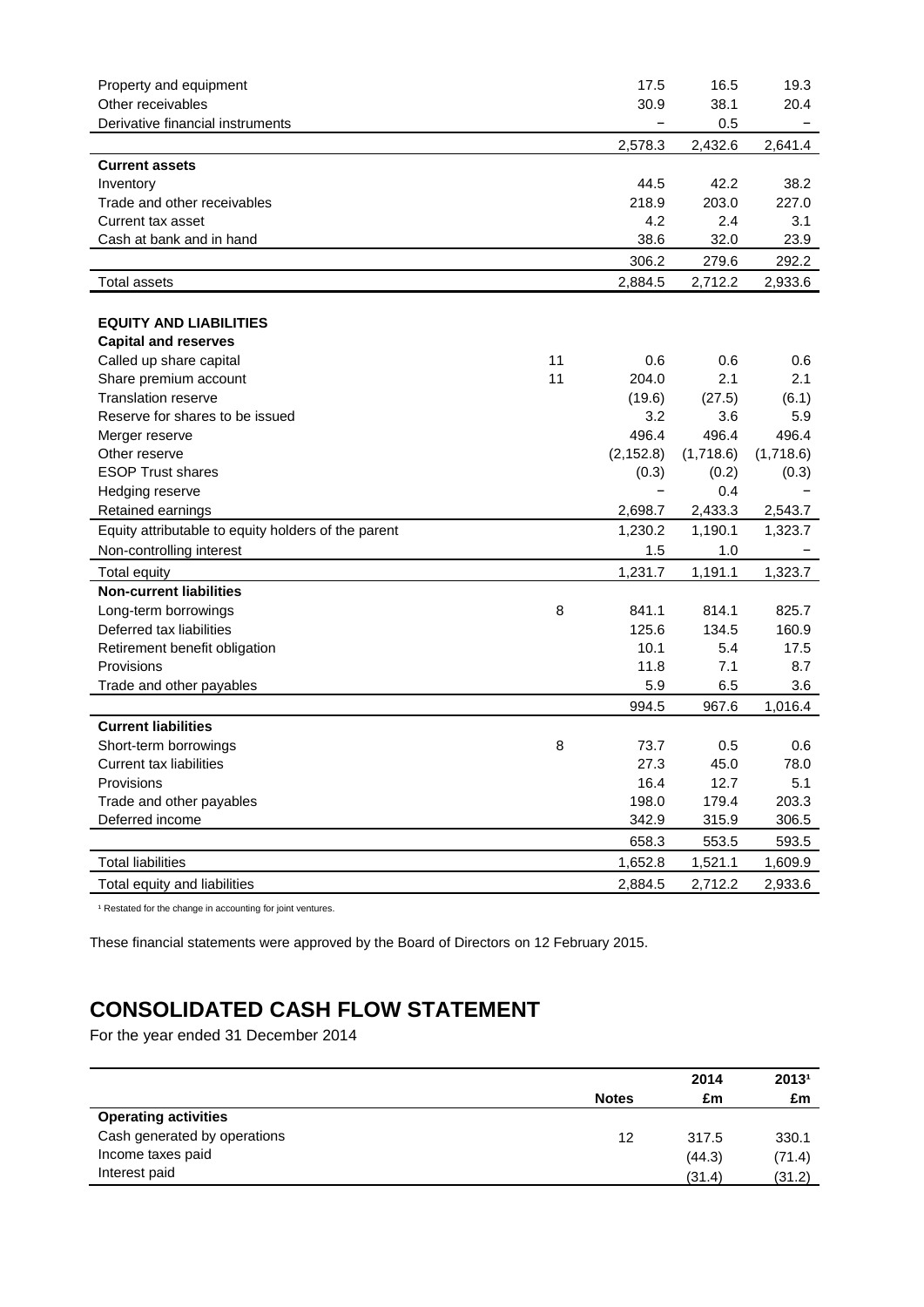| Net cash inflow from operating activities                        |    | 241.8   | 227.5   |
|------------------------------------------------------------------|----|---------|---------|
| <b>Investing activities</b>                                      |    |         |         |
| Investment income                                                |    | 0.4     | 1.1     |
| Dividends received from joint ventures                           |    |         | 0.2     |
| Purchase of property and equipment                               |    | (4.8)   | (5.9)   |
| Proceeds on disposal of property and equipment                   |    | 0.1     | 0.4     |
| Purchase of other intangible assets                              |    | (14.0)  | (49.0)  |
| Proceeds on disposal of other intangible assets                  |    | 0.5     |         |
| Purchase of intangible software assets                           |    | (8.3)   | (8.3)   |
| Acquisition of subsidiaries                                      |    | (357.4) | (87.3)  |
| Product development costs                                        |    | (1.7)   | (2.7)   |
| Cash (outflow)/inflow on disposal of subsidiaries and businesses | 14 | (1.7)   | 47.5    |
| Net cash outflow from investing activities                       |    | (386.9) | (104.0) |
| <b>Financing activities</b>                                      |    |         |         |
| Dividends paid to shareholders                                   | 9  | (114.0) | (114.0) |
| Dividends paid to non-controlling interest                       |    | (0.9)   |         |
| Draw down/(repayments) of borrowings                             | 12 | 56.9    | (0.6)   |
| Cash inflow/(outflow) from the issue of share capital            |    | 204.1   | (0.4)   |
| Net cash outflow from financing activities                       |    | 146.1   | (115.0) |
|                                                                  |    |         |         |
| Net increase in cash and cash equivalents                        |    | 1.0     | 8.5     |
| Effect of foreign exchange rate changes                          |    | 2.8     | (0.3)   |
| Cash and cash equivalents at beginning of the year               |    | 31.5    | 23.3    |
| Cash and cash equivalents at end of the year                     |    | 35.3    | 31.5    |

<sup>1</sup> Restated for the change in accounting for joint ventures.

# **Notes to the Full Year Results**

For the year ended 31 December 2014

### **1 General information**

The Consolidated Financial Statements as at 31 December 2014 and for year then ended comprise those of the Company and its subsidiaries and its interests in joint ventures (together referred to as the Group).

On 30 May 2014 under a Scheme of Arrangement between Informa plc ('Old Informa'), the former holding company of the Group, and its shareholders, under Article 125 of the Companies (Jersey) Law 1991, and as sanctioned by The Royal Court of Jersey, all the issued shares in Old Informa were cancelled and an equivalent number of new shares in Old Informa were issued to Informa PLC ('Company') in consideration for the allotment to shareholders of one ordinary share in the Company for each ordinary share in Old Informa that they held on the record date, 29 May 2014.

The Company was incorporated under the Companies Act 2006 on 24 January 2014 and is headquartered in the United Kingdom. The introduction of a new parent company constitutes a Group reconstruction and has been accounted for as a reverse acquisition in accordance with IFRS 3 *Business Combinations*. The comparative equity structure has been restated to reflect the new equity structure of the Company. Therefore, although the Group reconstruction did not become effective until 30 May 2014, the Consolidated Financial Statements of the Company are presented as if the Company had always been part of the Group. Accordingly, the results of the Group for the year ended 31 December 2014 are shown in the Consolidated Income Statement and the comparative figures for the year ended 31 December 2013 are also presented on this basis. Earnings per share are unaffected by the reorganisation.

### **2 Basis of preparation**

The financial information for the year ended 31 December 2014 does not constitute the statutory financial statements for that year, but is derived from those financial statements. While the financial information in these Full Year Results has been prepared in accordance with International Financial Reporting Standards (IFRS), these results do not in isolation contain sufficient information to comply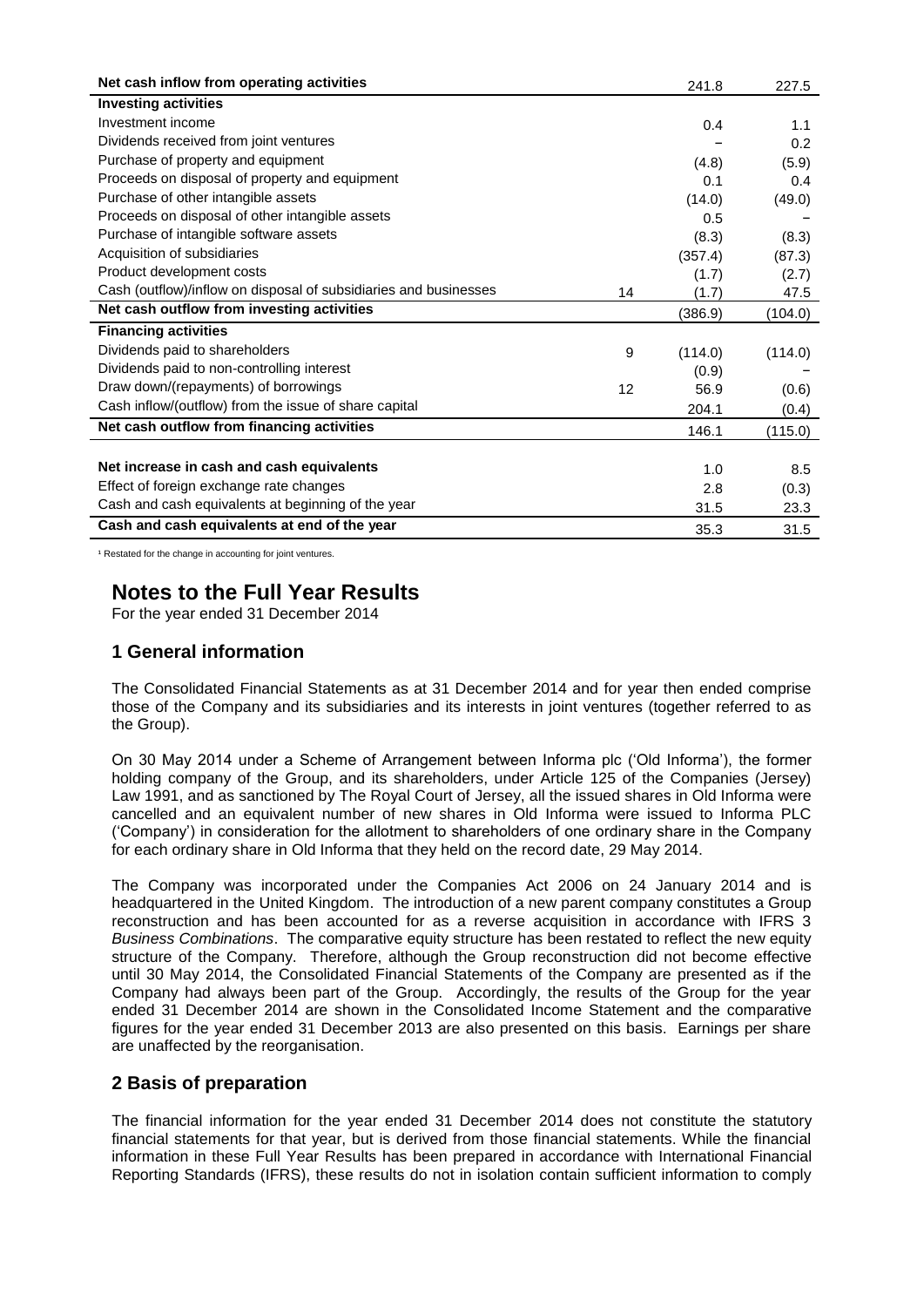with IFRS. Those financial statements have not yet been delivered to the Registrar of Companies, but include the auditor's report which was unqualified and did not contain a statement under Section 498 (2) or (3) of the Companies Act 2006.

The directors of Informa PLC, having made appropriate enquiries, consider that adequate resources exist for the Group to continue in operational existence for the foreseeable future and that, therefore, it is appropriate to adopt the going concern basis in preparing the Annual Report and Financial Statements for the year ended 31 December 2014.

### **Adjusted results**

Management believes that adjusted results and adjusted earnings per share (Note 10) provide additional useful information on underlying trends to shareholders. These measures are used for internal performance analysis and incentive compensation arrangements for employees. The term "adjusted" is not a defined term under IFRS and may not therefore be comparable with similarly titled profit measurements reported by other companies. It is not intended to be a substitute for, or superior to, IFRS measurements of profit.

### **2 Basis of preparation** continued

The following charges/(credits) are presented as adjusting items:

|                                                                 |              | 2014   | 2013   |
|-----------------------------------------------------------------|--------------|--------|--------|
| <b>Continuing operations</b>                                    | <b>Notes</b> | £m     | £m     |
| Restructuring and reorganisation costs                          | 4            | 20.7   | 14.2   |
| Acquisition and integration costs                               | 4            | 4.7    | 5.8    |
| Intangible asset amortisation                                   | 4            | 93.9   | 105.0  |
| Impairment – Goodwill and other intangible assets               | 4            | 202.5  | 40.5   |
| Impairment - Loan receivable                                    | 4            | 14.5   | 8.3    |
| Impairment – Intangible software assets                         |              |        | 17.1   |
| Impairment - Other                                              | 4            | 2.0    | 0.3    |
| Subsequent re-measurement of contingent consideration           | 4            | (1.8)  | (2.5)  |
| Loss on disposal of businesses                                  | 14           | 2.8    | 3.4    |
| Interest on overdue tax                                         |              |        | (0.3)  |
| Excess interest on early repayment of revolving credit facility | 5            | 1.2    |        |
| Share of results of joint ventures                              | 5            | 0.3    | 0.1    |
|                                                                 |              | 340.8  | 191.9  |
| Tax related to adjusting items                                  | 7            | (31.4) | (39.8) |
| Tax credit in respect of prior year items                       |              | (11.6) | (13.7) |
|                                                                 |              | 297.8  | 138.4  |

The principal adjustments made are in respect of:

- restructuring and reorganisation costs the costs incurred by the Group in non-recurring business restructuring and changing the operating model to align with the Group's revised strategy;
- acquisition and integration costs the costs incurred by the Group in acquiring and integrating share and asset acquisitions;
- intangible asset amortisation the Group continues to amortise other intangible assets. The amortisation charge in respect of intangible software assets and product development is included in the adjusted results. The amortisation charge in respect of all remaining other intangible assets is excluded from the adjusted results as management does not see these charges as integral to underlying trading;
- impairment the Group tests for impairment on an annual basis or more frequently when an indicator exists. The material impairment charges are individually disclosed. The impairment charge for those other separately identified intangible assets has been linked with subsequent remeasurement of contingent consideration of those acquisitions;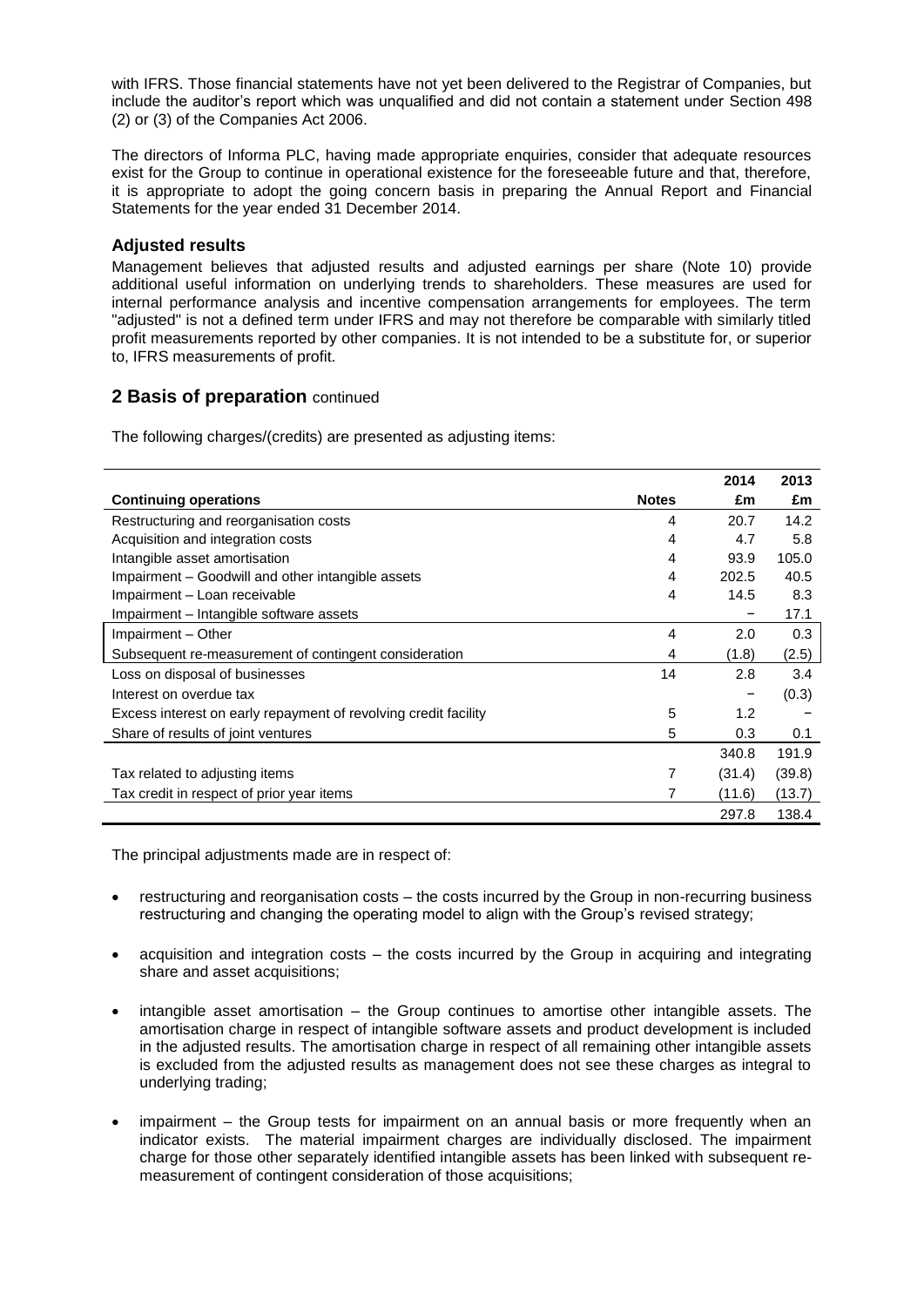- loss on disposal of businesses the loss on disposal includes the fair value of consideration less the net assets/(liabilities) disposed, non-controlling interest and costs directly attributable with the disposal;
- excess interest on early repayment of revolving credit facility capitalised facility fees are amortised over the loan periods but where revolving credit facilities have been terminated early, the unamortised fees are immediately expensed. This accelerated expense is not viewed as being part of the underlying results and is thus excluded from the adjusted results; and
- share of results of joint ventures the share of results includes intangible asset amortisation and impairment charge related to joint ventures, which is excluded from adjusted results in line with the presentation of the Group's intangible asset amortisation and treatment of impairment.

The tax related to adjusting items is the tax effect of the items above and in 2014 it also includes the effect of the reduction in the UK corporation tax rate applicable for the purposes of calculating deferred tax to 20%.

The tax credit in respect of prior year items is mainly attributable to adjustments relating to historic disposals.

### **Significant exchange rates**

The following significant exchange rates versus Sterling were applied during the year:

|            | Average rate |        | Closing rate |        |
|------------|--------------|--------|--------------|--------|
|            | 2014         | 2013   | 2014         | 2013   |
| USD        | 1.6485       | 1.5635 | 1.5596       | 1.6510 |
| <b>EUR</b> | 1.2422       | 1.1776 | .2833        | 1.1997 |

### **3 Business segments**

#### **Business segments**

Management has identified reportable segments based on financial information used by the Board of Directors in allocating resources and making strategic decisions. We consider the Chief Operating Decision Maker to be the Executive Directors.

Unless otherwise indicated the segment information reported on the following pages does not include any amounts for discontinued operations.

As announced on 10 July 2014 and on the back of a comprehensive strategic review earlier in the year, the Group has been repositioned to deliver growth and scale in each of its markets.

Following this assessment, a new operating model has been implemented for the Group. It has been designed to reduce the complexity of existing business structures and reporting lines.

From 1 January 2015, the Group operating model will be structured and reported as four Operating Divisions. Since the Executive Directors are already reviewing the financial information based on the four trading divisions, the segmental disclosures are being presented using the new structure, with comparatives restated. Therefore the Group's four identified reporting segments under IFRS 8 *Operating Segments* are as follows:

#### **Academic Publishing**

The **Academic Publishing** division, operating under the Taylor & Francis Group banner, comprises of the imprints of Routledge, Psychology Press, Garland Science, CRC Press and Cogent OA. The division provides books and journals, both in print and electronic formats, primarily for academic and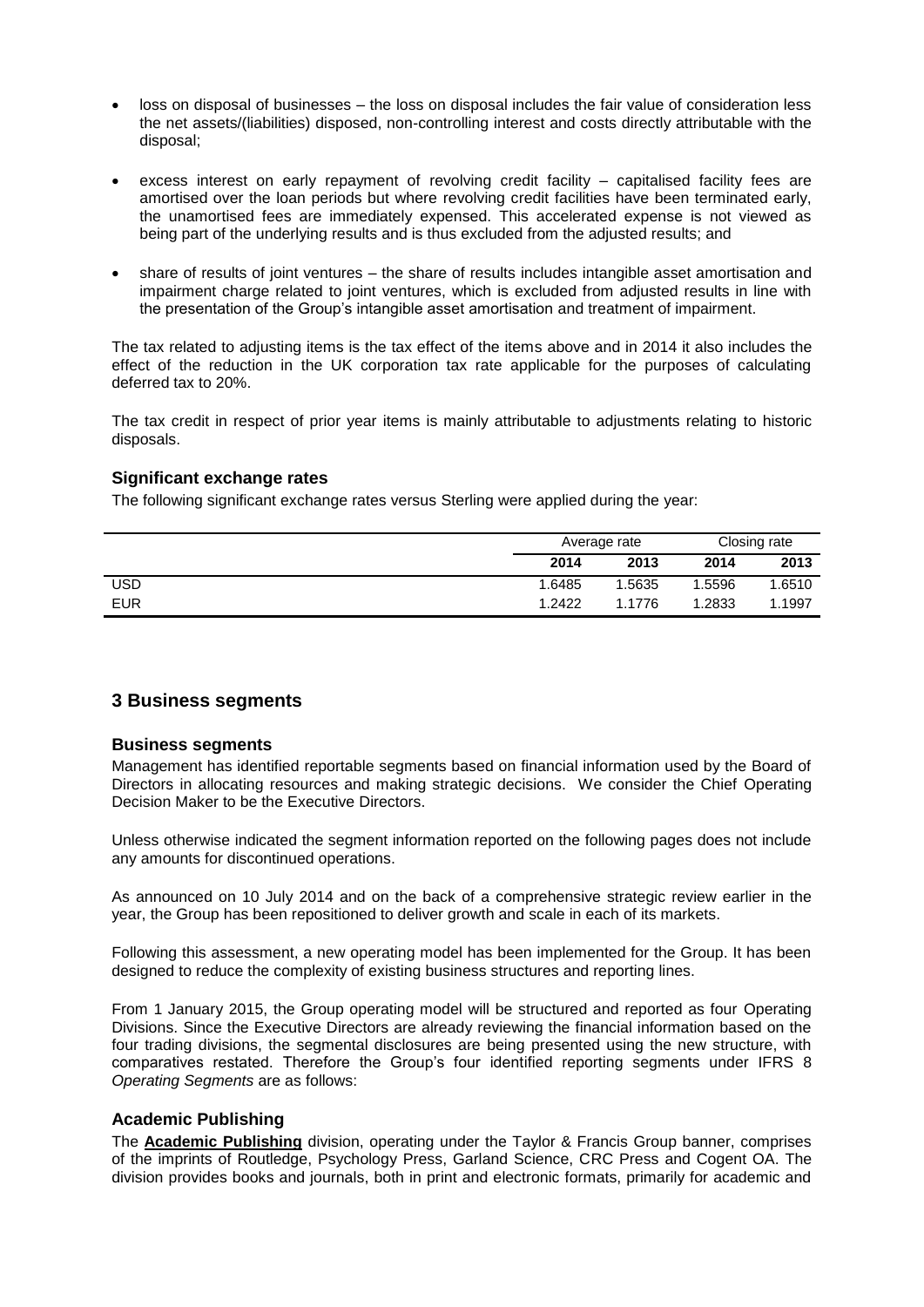research users in the subject areas of behavioural and social sciences, humanities, science, technology and medicine.

### **Business Intelligence**

The **Business Intelligence** division provides highly specialised actionable intelligence to service the information needs of corporations and governments globally. The products consist of rich data sets and valuable insight, across the agricultural, commodities, banking and finance, maritime, pharmaceutical, healthcare and life sciences, technology, telecoms and media sectors.

#### **Global Exhibitions**

The **Global Exhibitions** division runs business to business exhibitions and trade shows, as well as a number of consumer and fan events globally.

### **Knowledge & Networking**

The **Knowledge & Networking** division offers thousands of conferences and training courses globally as well as building communities and providing the attendees with the opportunity to meet face to face.

#### **Segment revenue and results**

31 December 2014

|                                                                                       | Academic          | <b>Business</b> | Global             | <b>Knowledge</b><br>& |         |
|---------------------------------------------------------------------------------------|-------------------|-----------------|--------------------|-----------------------|---------|
|                                                                                       | <b>Publishing</b> | Intelligence    | <b>Exhibitions</b> | <b>Networking</b>     | Total   |
|                                                                                       | £m                | £m              | £m                 | £m                    | £m      |
| Revenue                                                                               | 408.9             | 281.7           | 200.2              | 246.2                 | 1,137.0 |
| Adjusted operating profit<br>Restructuring and reorganisation costs                   | 150.0             | 75.2            | 67.4               | 41.5                  | 334.1   |
| (Note 2)                                                                              | (2.5)             | (10.5)          | (3.0)              | (4.7)                 | (20.7)  |
| Acquisition and integration costs (Note 2)<br>Subsequent re-measurement of contingent | (1.0)             |                 | (3.7)              |                       | (4.7)   |
| consideration (Note 2)                                                                |                   | 1.6             | (1.6)              | 1.8                   | 1.8     |
| Intangible asset amortisation <sup>1</sup>                                            | (40.2)            | (16.2)          | (20.9)             | (16.6)                | (93.9)  |
| Impairment (Note 2)                                                                   |                   | (205.3)         | (13.7)             | -                     | (219.0) |
| Operating profit/(loss)                                                               | 106.3             | (155.2)         | 24.5               | 22.0                  | (2.4)   |
| Share of results of joint ventures                                                    |                   |                 |                    |                       | (0.4)   |
| Loss on disposal of businesses                                                        |                   |                 |                    |                       | (2.8)   |
| Finance costs (Note 5)                                                                |                   |                 |                    |                       | (29.2)  |
| Investment income (Note 6)                                                            |                   |                 |                    |                       | 3.6     |
| Loss before tax from continuing operations                                            |                   |                 |                    |                       | (31.2)  |

<sup>1</sup> Excludes software amortisation.

### **Segment revenue and results**

31 December 2013

|                                            | Academic          | <b>Business</b> | Global             | <b>Knowledge</b><br>& |                    |
|--------------------------------------------|-------------------|-----------------|--------------------|-----------------------|--------------------|
|                                            | <b>Publishing</b> | Intelligence    | <b>Exhibitions</b> | <b>Networking</b>     | Total <sup>1</sup> |
|                                            | £m                | £m              | £m                 | £m                    | £m                 |
| Revenue                                    | 407.8             | 305.9           | 160.2              | 256.1                 | 1,130.0            |
| Adjusted operating profit                  | 150.9             | 86.8            | 50.0               | 47.0                  | 334.7              |
| Restructuring and reorganisation costs     |                   |                 |                    |                       |                    |
| (Note 2)                                   | (1.3)             | (9.0)           | (0.6)              | (3.3)                 | (14.2)             |
| Acquisition and integration costs (Note 2) | (0.1)             | (0.8)           | (4.7)              | (0.2)                 | (5.8)              |
| Subsequent re-measurement of contingent    |                   |                 |                    |                       |                    |
| consideration (Note 2)                     |                   | 2.9             | 0.3                | (0.7)                 | 2.5                |
| Intangible asset amortisation <sup>2</sup> | (41.4)            | (25.4)          | (18.7)             | (19.5)                | (105.0)            |
| Impairment (Note 2)                        | (6.2)             | (4.6)           | (2.7)              | (52.7)                | (66.2)             |
| Operating profit/(loss)                    | 101.9             | 49.9            | 23.6               | (29.4)                | 146.0              |
| Share of results of joint ventures         |                   |                 |                    |                       | 0.4                |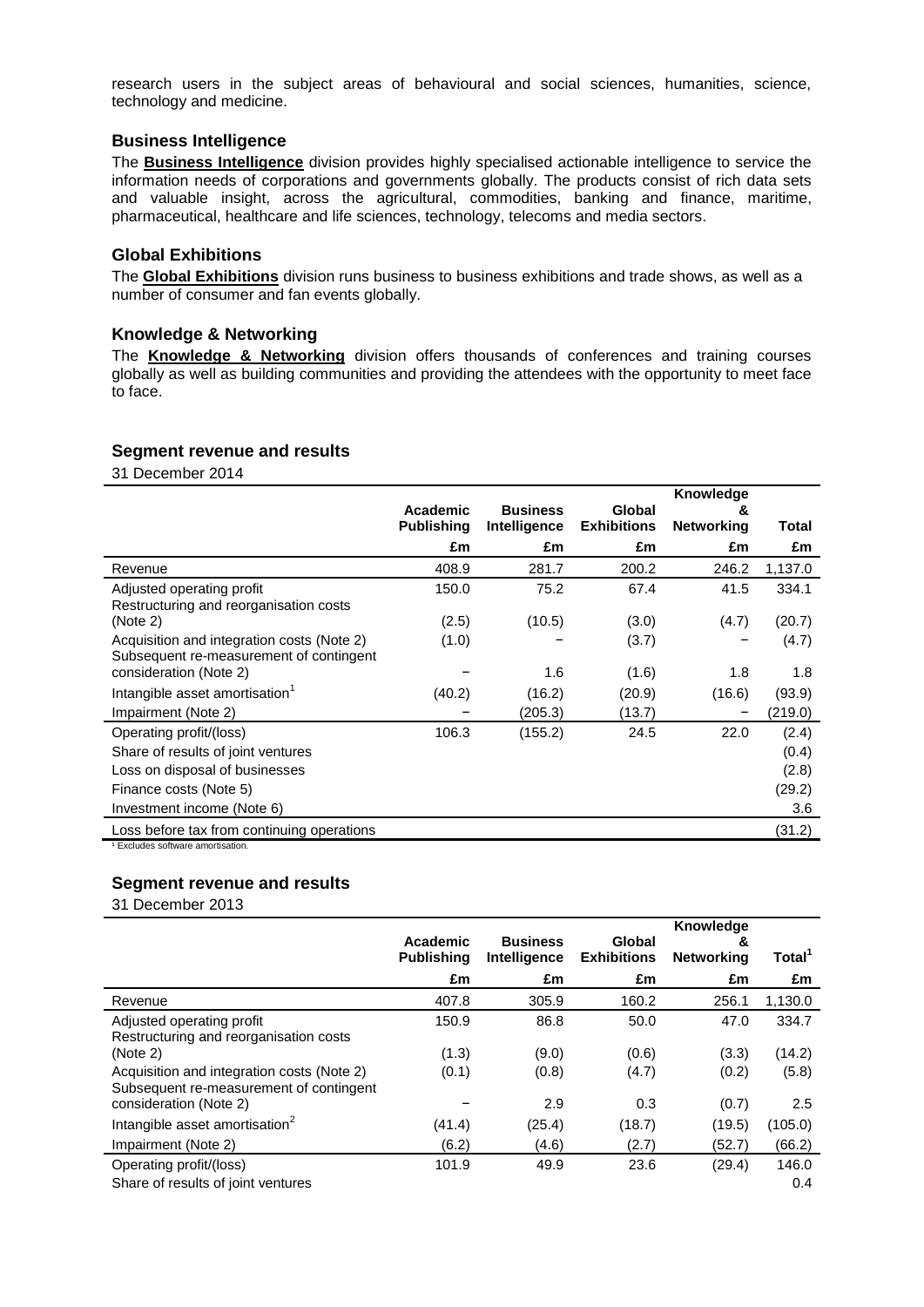| Loss on disposal of businesses               | (3.4)  |
|----------------------------------------------|--------|
| Finance costs (Note 5)                       | (29.5) |
| Investment income (Note 6)                   |        |
| Profit before tax from continuing operations | 115.4  |

<sup>1</sup> Restated for the change in accounting for joint ventures.

<sup>2</sup> Excludes software amortisation.

Adjusted operating result by operating segment is the measure reported to the Group Chief Executive for the purpose of resource allocation and assessment of segment performance. Finance costs and investment income are not allocated to segments, as this type of activity is driven by the central treasury function, which manages the cash positions of the Group.

#### **Segment assets**

|                              | 2014    | 20131   |
|------------------------------|---------|---------|
|                              | £m      | £m      |
| Academic Publishing          | 1,025.3 | 1,003.4 |
| <b>Business Intelligence</b> | 791.6   | 985.9   |
| <b>Global Exhibitions</b>    | 657.0   | 286.4   |
| Knowledge & Networking       | 360.2   | 378.5   |
| Total segment assets         | 2,834.1 | 2,654.2 |
| Unallocated assets           | 50.4    | 58.0    |
| Total assets                 | 2,884.5 | 2.712.2 |

<sup>1</sup> Restated for the change in accounting for joint ventures.

For the purpose of monitoring segment performance and allocating resources between segments, management monitors the tangible, intangible and financial assets attributable to each segment. All assets are allocated to reportable segments except for corporate balances, including some intangible software assets, balances receivable from businesses sold and taxation (current and deferred). Assets used jointly by reportable segments are allocated on the basis of the revenues earned by individual reportable segment.

The Group's revenues from its major products and services were as follows:

|                                    | 2014  | 20131 |
|------------------------------------|-------|-------|
|                                    | £m    | £m    |
| <b>Academic Publishing</b>         |       |       |
| Subscriptions                      | 218.6 | 218.8 |
| Copy sales                         | 190.3 | 189.0 |
|                                    |       |       |
| <b>Total Academic Publishing</b>   | 408.9 | 407.8 |
| <b>Business Intelligence</b>       |       |       |
| Subscriptions                      | 246.2 | 258.6 |
| Copy sales                         | 25.1  | 32.8  |
| Advertising                        | 10.4  | 14.5  |
| <b>Total Business Intelligence</b> | 281.7 | 305.9 |
|                                    |       |       |
| <b>Global Exhibitions</b>          |       |       |
| Attendee                           | 20.1  | 16.4  |
| Exhibitor                          | 157.5 | 129.6 |
| Sponsorship                        | 16.2  | 9.0   |
| Advertising                        | 6.4   | 5.2   |
| <b>Total Global Exhibitions</b>    | 200.2 | 160.2 |
|                                    |       |       |
| Knowledge & Networking             |       |       |
| Attendee                           | 147.5 | 156.6 |
| Exhibitor                          | 36.9  | 36.0  |
| Sponsorship                        | 56.8  | 57.9  |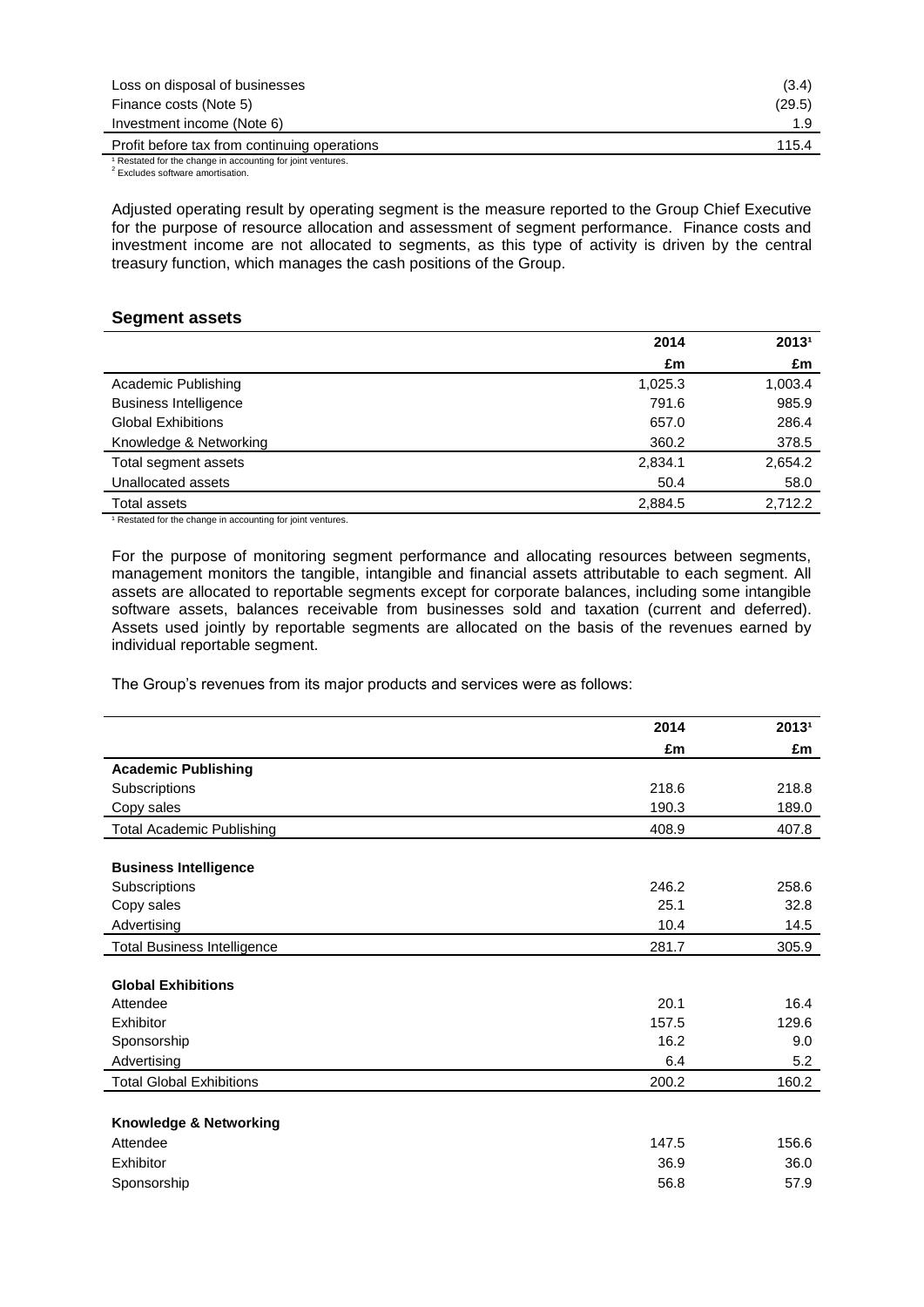| Advertising                                               |         | 5.6     |
|-----------------------------------------------------------|---------|---------|
| Total Knowledge & Networking                              | 246.2   | 256.    |
| Total revenue from continuing operations                  | 1.137.0 | 1,130.0 |
| Restated for the change in accounting for joint ventures. |         |         |

### **Information about major customers**

The Group's revenue by location of customer and information about its segment assets by geographical location are detailed below:

|                                 |         | <b>Revenue from continuing</b><br>operations |         | <b>Segment assets</b> |  |  |
|---------------------------------|---------|----------------------------------------------|---------|-----------------------|--|--|
|                                 | 2014    | 20131                                        | 2014    | 20131                 |  |  |
| <b>Geographical information</b> | £m      | £m                                           | £m      | £m                    |  |  |
| United Kingdom                  | 149.0   | 158.3                                        | 1.130.2 | 1,281.3               |  |  |
| North America                   | 416.4   | 386.8                                        | 1.334.6 | 965.6                 |  |  |
| <b>Continental Europe</b>       | 235.1   | 253.1                                        | 77.3    | 106.4                 |  |  |
| Rest of World                   | 336.5   | 331.8                                        | 342.4   | 358.9                 |  |  |
|                                 | 1.137.0 | 1.130.0                                      | 2.884.5 | 2.712.2               |  |  |

<sup>1</sup> Restated for the change in accounting for joint ventures.

No individual customer amounts to more than 10% of the Group's revenue.

### **4 Net operating expenses**

Operating profit has been arrived at after charging/(crediting):

|                                                 | <b>Notes</b>   | Adjusted<br>results<br>2014<br>£m | <b>Adjusting</b><br>items<br>2014<br>£m | <b>Statutory</b><br>results<br>2014<br>£m | <b>Adjusted</b><br>results<br>20131<br>£m | <b>Adjusting</b><br>items<br>20131<br>£m | <b>Statutory</b><br>results<br>20131<br>£m |
|-------------------------------------------------|----------------|-----------------------------------|-----------------------------------------|-------------------------------------------|-------------------------------------------|------------------------------------------|--------------------------------------------|
| Cost of sales                                   |                | 367.2                             |                                         | 367.2                                     | 363.1                                     | -                                        | 363.1                                      |
| Staff costs (excluding                          |                |                                   |                                         |                                           |                                           |                                          |                                            |
| redundancy costs)                               |                | 319.9                             |                                         | 319.9                                     | 322.6                                     |                                          | 322.6                                      |
| Amortisation of other                           |                |                                   |                                         |                                           |                                           |                                          |                                            |
| intangible assets                               |                | 12.1                              | 93.9                                    | 106.0                                     | 15.8                                      | 105.0                                    | 120.8                                      |
| Depreciation                                    |                | 6.1                               |                                         | 6.1                                       | 6.4                                       |                                          | 6.4                                        |
| Impairment                                      | 2              |                                   | 219.0                                   | 219.0                                     |                                           | 66.2                                     | 66.2                                       |
| Net foreign exchange loss                       |                | 0.8                               |                                         | 0.8                                       | 0.4                                       |                                          | 0.4                                        |
| Auditor's remuneration for                      |                |                                   |                                         |                                           |                                           |                                          |                                            |
| audit services                                  |                | 1.0                               |                                         | 1.0                                       | 1.0                                       |                                          | 1.0                                        |
| Operating lease expenses                        |                |                                   |                                         |                                           |                                           |                                          |                                            |
| - Land and buildings                            |                | 17.6                              |                                         | 17.6                                      | 19.4                                      |                                          | 19.4                                       |
| $-$ Other                                       |                | 1.0                               |                                         | 1.0                                       | 1.0                                       |                                          | 1.0                                        |
| Restructuring and                               |                |                                   |                                         |                                           |                                           |                                          |                                            |
| reorganisation costs                            | $\overline{2}$ |                                   | 20.7                                    | 20.7                                      |                                           | 14.2                                     | 14.2                                       |
| Acquisition and integration                     |                |                                   |                                         |                                           |                                           |                                          |                                            |
| costs                                           | $\overline{2}$ |                                   | 4.7                                     | 4.7                                       |                                           | 5.8                                      | 5.8                                        |
| Subsequent re-                                  |                |                                   |                                         |                                           |                                           |                                          |                                            |
| measurement of contingent<br>consideration      | $\overline{2}$ |                                   | (1.8)                                   | (1.8)                                     |                                           | (2.5)                                    | (2.5)                                      |
|                                                 |                |                                   |                                         |                                           |                                           |                                          |                                            |
| Other operating expenses                        |                | 77.2                              |                                         | 77.2                                      | 65.6                                      |                                          | 65.6                                       |
| Total net operating<br>expenses from continuing |                |                                   |                                         |                                           |                                           |                                          |                                            |
| operations                                      |                | 802.9                             | 336.5                                   | 1,139.4                                   | 795.3                                     | 188.7                                    | 984.0                                      |
|                                                 |                |                                   |                                         |                                           |                                           |                                          |                                            |

<sup>1</sup> Restated for the change in accounting for joint ventures.

# **5 Finance costs**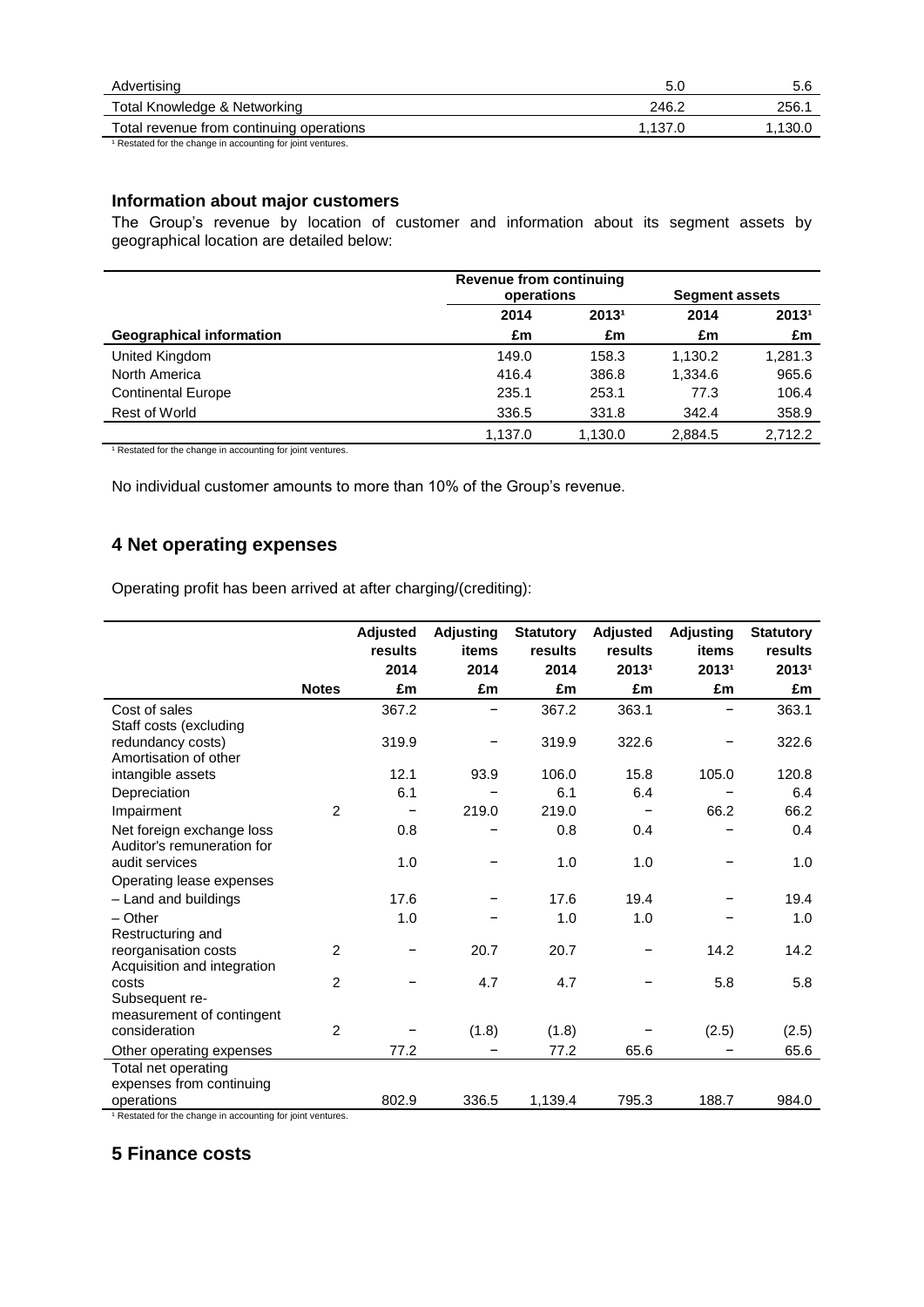|                                                                      |              | 2014 | 2013  |
|----------------------------------------------------------------------|--------------|------|-------|
|                                                                      | <b>Notes</b> | £m   | £m    |
| Interest expense on financial liabilities measured at amortised cost |              | 27.8 | 29.2  |
| Interest cost on pension scheme liabilities                          |              | 0.2  | 0.6   |
| Total interest expense                                               |              | 28.0 | 29.8  |
| Interest on overdue tax                                              | 2            |      | (0.3) |
| Excess interest on early repayment of revolving credit facility      |              | 1.2  |       |
|                                                                      |              | 29.2 | 29.5  |

# **6 Investment income**

|                                            | 2014 | 2013 |
|--------------------------------------------|------|------|
|                                            | £m   | £m   |
| Loans and receivables:                     |      |      |
| Interest income on bank deposits           | 0.5  | 0.6  |
| Interest income on non-current receivables | 3.1  | 1.3  |
|                                            | 3.6  | 1 Q  |

# **7 Taxation**

The tax charge comprises:

|                                                    | 2014  | 2013   |
|----------------------------------------------------|-------|--------|
|                                                    | £m    | £m     |
| Current tax:                                       |       |        |
| Current year                                       | 33.4  | 50.8   |
| Tax credit presented as adjusting item             | (8.2) | (13.7) |
| Deferred tax:                                      |       |        |
| Current year                                       | (2.4) | (19.4) |
| Tax credit presented as adjusting item             | (3.4) |        |
| Credit arising from UK corporation tax rate change | 0.4   | (5.3)  |
| Total tax charge on profit on ordinary activities  | 19.8  | 12.4   |

The tax shown as an adjusting item within the Consolidated Income Statement relates to the following:

|                                                              |              | <b>Gross</b> | Tax   | <b>Gross</b> | Tax   |
|--------------------------------------------------------------|--------------|--------------|-------|--------------|-------|
|                                                              |              | 2014         | 2014  | 20131        | 2013  |
| <b>Continuing operations</b>                                 | <b>Notes</b> | £m           | £m    | £m           | £m    |
| Restructuring and reorganisation costs                       | 2            | (20.7)       | 4.1   | (14.2)       | 3.7   |
| Acquisition and integration costs                            | 2            | (4.7)        | 1.4   | (5.8)        |       |
| Amortisation of other intangible assets                      | 2            | (93.9)       | 25.6  | (105.0)      | 26.9  |
| Impairment                                                   | 2            | (219.0)      |       | (66.2)       | 4.0   |
| Subsequent re-measurement of contingent consideration        | 2            | 1.8          | 0.4   | 2.5          |       |
| Loss on disposal of businesses                               | 14           | (2.8)        |       | (3.4)        |       |
| Interest on overdue tax                                      | 5            |              | -     | 0.3          | (0.1) |
| Excess interest on early repayment of revolver facility      | 5            | (1.2)        | 0.3   |              |       |
| Share of results of joint ventures                           | 2            | (0.3)        | -     | (0.1)        |       |
| Deferred tax (charge)/credit arising from UK corporation tax |              |              |       |              |       |
| rate change                                                  |              |              | (0.4) |              | 5.3   |
| Tax credit in respect of prior year items                    | 2            |              | 11.6  |              | 13.7  |
|                                                              |              | (340.8)      | 43.0  | (191.9)      | 53.5  |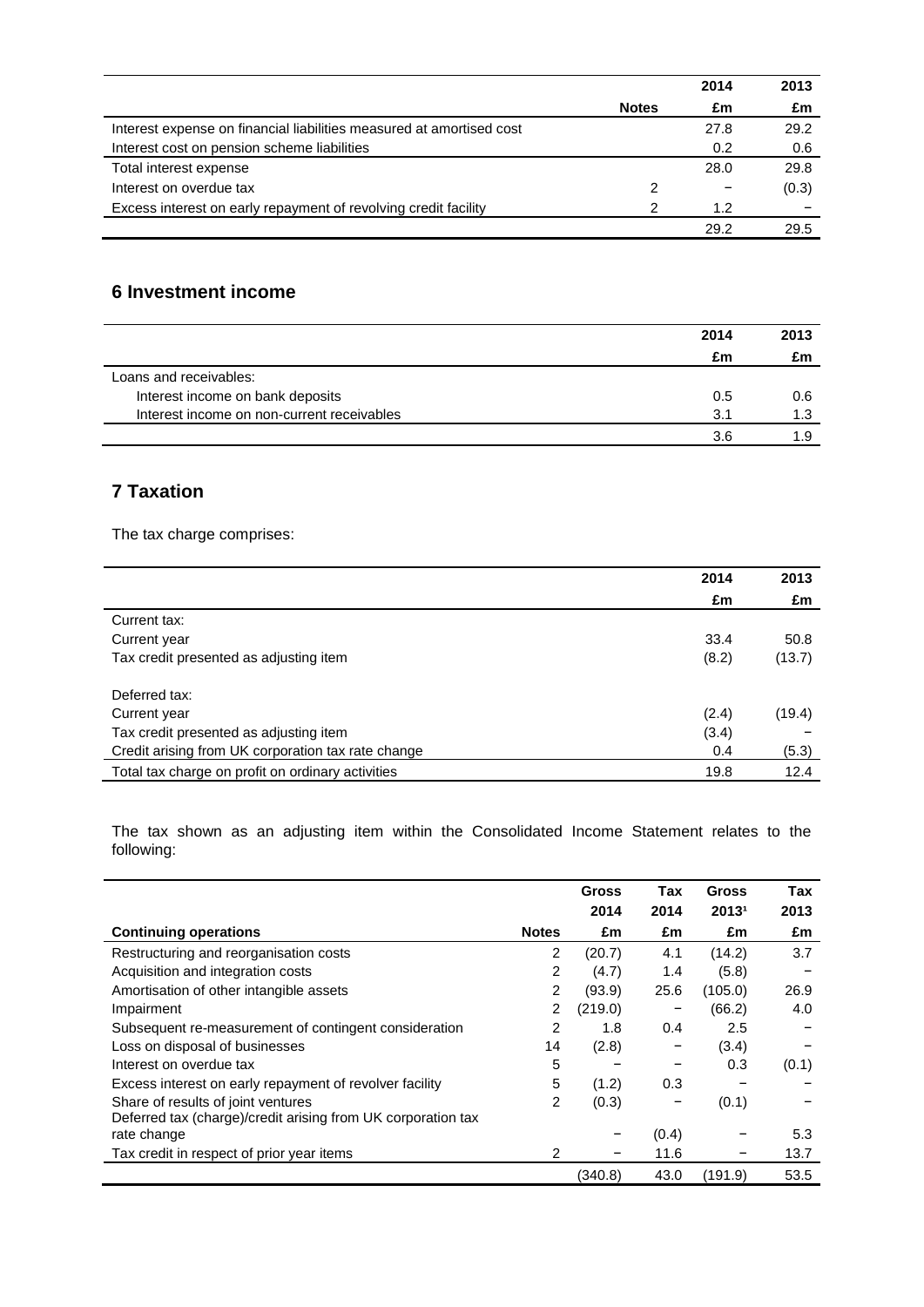The current and deferred tax is calculated on the estimated assessable profit for the year. Taxation is calculated on each jurisdiction based on the prevailing rates of that jurisdiction.

The total tax charge for the year can be reconciled to the accounting profit as follows:

|                                                                   | 2014   |         | 2013   |        |
|-------------------------------------------------------------------|--------|---------|--------|--------|
|                                                                   | £m     | %       | £m     | %      |
| (Loss)/profit before tax                                          | (31.2) |         | 115.4  |        |
|                                                                   |        |         |        |        |
| Tax charge at effective UK statutory rate of 21.5% (2013: 23.25%) | (6.7)  | 21.5    | 26.8   | 23.2   |
| Permanent differences                                             | 34.5   | (110.6) | 3.0    | 2.7    |
| Losses in certain jurisdictions that have not been recognised     | 3.2    | (10.3)  | 1.6    | 1.4    |
| Deferred tax credit arising from UK corporation tax rate change   | 0.4    | (1.3)   | (5.3)  | (4.6)  |
| Tax provision release (net of associated deferred tax charge)     | (11.6) | 37.2    | (13.7) | (11.8) |
| Tax charge and effective rate for the year                        | 19.8   | (63.5)  | 12.4   | 10.9   |

In addition to the income tax charge to the Consolidated Income Statement, a tax credit of £1.8m (2013: charge of £2.3m) has been recognised directly in the Consolidated Statement of Comprehensive Income during the year.

### **8 Borrowings**

|                                                                                                                 | 2014  | 2013  |
|-----------------------------------------------------------------------------------------------------------------|-------|-------|
|                                                                                                                 | £m    | £m    |
| <b>Current</b>                                                                                                  |       |       |
| Bank overdraft                                                                                                  | 3.3   | 0.5   |
| Private placement loan notes                                                                                    | 70.4  |       |
| Total current borrowings                                                                                        | 73.7  | 0.5   |
|                                                                                                                 |       |       |
| Non-current                                                                                                     |       |       |
| Bank borrowings                                                                                                 | 450.5 | 371.9 |
| Private placement loan notes                                                                                    | 390.6 | 442.2 |
| Total non-current borrowings <sup>1</sup>                                                                       | 841.1 | 814.1 |
|                                                                                                                 | 914.8 | 814.6 |
| the contract of the contract of the contract of the contract of the contract of the contract of the contract of |       |       |

<sup>1</sup> The borrowings for current and prior year are presented net of arrangement fees.

There have been no breaches of covenants under the Group's bank facilities and private placement loan notes during the year. The bank and private placement borrowings are guaranteed by material subsidiaries of the Group. The Group does not have any of its property and equipment and other intangible assets pledged as security over loans.

The Group maintains the following significant lines of credit:

- Private placement loan notes drawn in three currency tranches of USD 597.5m, GBP 40.0m and EUR 50.0m. As at 31 December 2014, the note maturities ranged between one and six years, with an average duration of 4.3 years, at a weighted average interest rate of 4.3%.
- £900.0m (2013: £625.0m) revolving credit facility, of which £455.2m has been drawn down at 31 December 2014. Interest is payable at the rate of LIBOR plus a margin based on the ratio of net debt to EBITDA.
- £39.1m (2013: £39.5m) comprising a number of bilateral bank facilities that can be drawn down to meet short-term financing needs. These facilities consist of GBP 16.0m (2013: GBP 16.0m), USD 15.0m (2013: USD 15.0m), EUR 15.0m (2013: EUR 15.0m), and AUD 3.5m (2013: AUD 3.5m). Interest is payable at the local base rate plus margins that vary between 1% and 7%.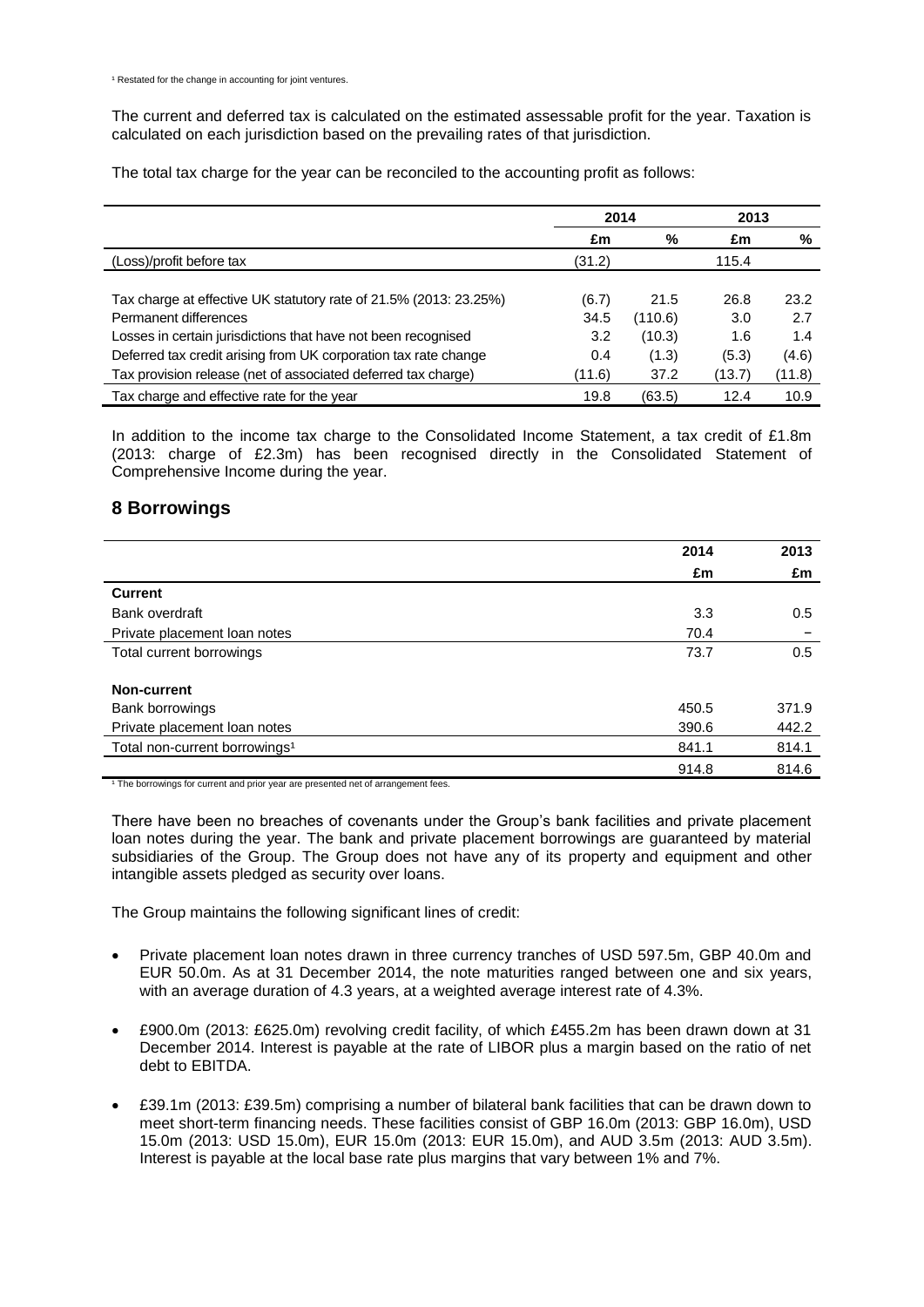The effective interest rate as at 31 December 2014 is 3.0% (2013: 3.1%).

The Group had the following committed undrawn borrowing facilities at 31 December:

| <b>Expiry date</b>      | 2014  | 2013  |
|-------------------------|-------|-------|
|                         | £m    | £m    |
| Within one to two years | -     |       |
| In more than two years  | 444.8 | 251.1 |
|                         | 444.8 | 251.1 |

# **9 Dividends**

|                                                                                | 2014  | 2013  |
|--------------------------------------------------------------------------------|-------|-------|
|                                                                                | £m    | £m    |
| Amounts recognised as distributions to equity holders in the year:             |       |       |
| Second interim dividend for the year ended 31 December 2012 of 12.5p per share |       | 75.4  |
| First interim dividend for the year ended 31 December 2013 of 6.4p per share   |       | 38.6  |
| Second interim dividend for the year ended 31 December 2013 of 12.5p per share | 75.4  |       |
| Interim dividend for the year ended 31 December 2014 of 6.4p per share         | 38.6  |       |
|                                                                                | 114.0 | 114.0 |
|                                                                                |       |       |
| Proposed final dividend for the year ended 31 December 2014                    |       |       |
| of 12.9p per share (2013: 12.5p per share)                                     | 83.7  | 75.5  |

As at 31 December 2014 £0.1m (2013: £0.1m) of dividends are still to be paid.

As at 31 December 2014 holders of 737,272 (2013: 737,272) ordinary shares of 0.1 pence each have waived their rights to receive dividends.

Following the re-domicile back to the UK this year, the Dividend Access Plan was unwound on 28 July 2014.

### **10 Earnings per share**

### **Basic**

The basic earnings per share calculation is based on a loss attributable to equity shareholders of the parent of £52.4m (2013 restated: £6.5m loss). This loss on ordinary activities after taxation is divided by the weighted average number of shares in issue (less those non-vested shares held by employee share ownership trusts) which is 608,258,772 (2013: 602,421,793).

### **Diluted**

The diluted earnings per share calculation is based on the basic earnings per share calculation above except that the weighted average number of shares includes all potentially dilutive options granted by the reporting date as if those options had been exercised on the first day of the accounting period or the date of the grant, if later, giving a weighted average of 608,309,328 (2013: 602,687,758).

The table below sets out the adjustment in respect of diluted potential ordinary shares:

|                                                                                  | 20141       | 20131       |
|----------------------------------------------------------------------------------|-------------|-------------|
| Weighted average number of shares used in basic earnings per share calculation   | 608.258.772 | 602.421.793 |
| Effect of dilutive share options                                                 | 50.556      | 265.965     |
| Weighted average number of shares used in diluted earnings per share calculation | 608.309.328 | 602.687.758 |
|                                                                                  |             |             |

<sup>1</sup> For 2014 and 2013 the effect of dilutive share options were anti-dilutive for the purpose of the dilutive earnings per share and have not been used.

# **Adjusted earnings per share**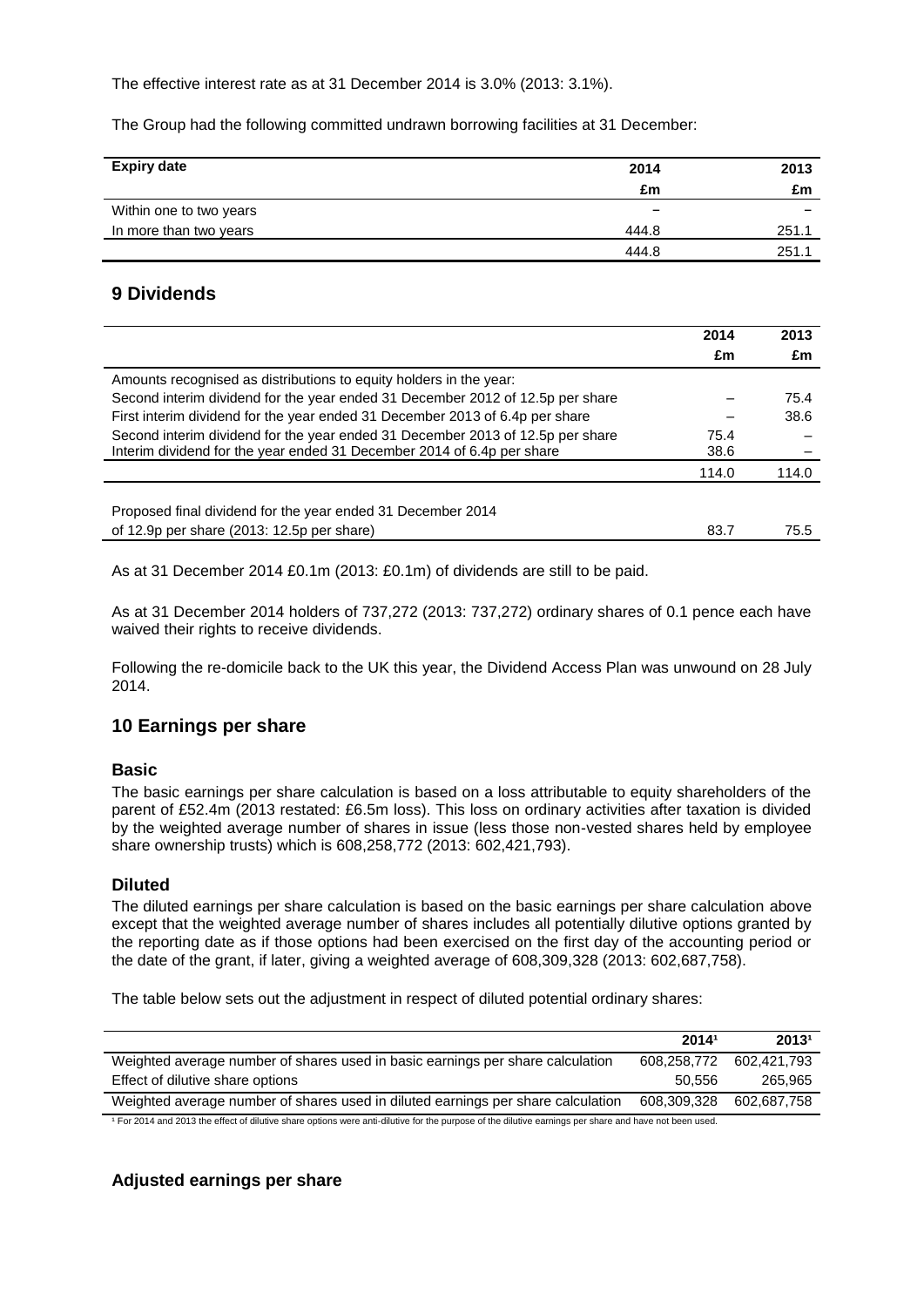The basic and diluted adjusted earnings per share calculations have been made to allow shareholders to gain a further understanding of the trading performance of the Group. They are based on the basic and diluted earnings per share calculations. Profits are based on operations attributable to equity shareholders and are adjusted for items that are not perceived by management to be part of the underlying trends in the business and the tax effect of those adjusting items.

From continuing operations:

|                                                                                         | 2014   | $2013$ <sup>T</sup> |
|-----------------------------------------------------------------------------------------|--------|---------------------|
|                                                                                         | £m     | £m                  |
| (Loss)/profit for the year                                                              | (51.0) | 103.0               |
| Non-controlling interest                                                                | (1.4)  |                     |
| Adjusting items net of attributable taxation (Note 2)                                   | 297.8  | 138.4               |
| Adjusted profit for the year attributable to equity shareholders                        | 245.4  | 241.4               |
|                                                                                         |        |                     |
| Earnings per share from continuing operations:                                          |        |                     |
| - Adjusted basic (p)                                                                    | 40.3   | 40.1                |
| - Adjusted diluted (p)                                                                  | 40.3   | 40.1                |
| Restated for the change in accounting for joint ventures.                               |        |                     |
| From continuing and discontinued operations:                                            |        |                     |
|                                                                                         | 2014   | $2013^1$            |
|                                                                                         | £m     | £m                  |
| Loss for the year                                                                       | (51.0) | (6.5)               |
| Non-controlling interest                                                                | (1.4)  |                     |
| Adjusting items net of attributable taxation (Note 2)                                   | 297.8  | 250.3               |
| Adjusted profit for the year attributable to equity shareholders                        | 245.4  | 243.8               |
|                                                                                         |        |                     |
| Earnings per share from continuing and discontinued operations:<br>- Adjusted basic (p) | 40.3   | 40.5                |

Adjusted diluted (p)  $40.3$  40.5

tated for the change in accounting for joint ventures.

# **11 Share Capital**

On 30 May 2014 under a Scheme of Arrangement between Informa plc ('Old Informa'), the former holding company of the Group, and its shareholders, under Article 125 of the Companies (Jersey) Law 1991, and as sanctioned by The Royal Court of Jersey, all the issued shares in Old Informa were cancelled and an equivalent number of new shares in Old Informa were issued to Informa PLC ('Company') in consideration for the allotment to shareholders of one ordinary share in the Company for each ordinary share in Old Informa that they held on the record date, 29 May 2014.

The Company was incorporated under the Companies Act 2006 on 24 January 2014, as a private company limited by shares with the name Informa Limited and re-registered on 14 May 2014 as a public company limited by shares called Informa PLC. The Company became the parent company of the Informa Group and the previous parent company, Old Informa, was renamed Informa Switzerland Limited.

The Company was incorporated with an issued share capital of £2 divided into 2 ordinary shares of 100 pence each which were taken by the subscribers and were paid up in full in cash. On 13 May 2014 the two ordinary shares of 100 pence each were converted into two Redeemable Deferred Shares of 100 pence each and an additional 49,998 Redeemable Deferred Shares were issued to the subscribers. The 50,000 issued Redeemable Deferred Shares of 100 pence each were redeemed on 11 June 2014.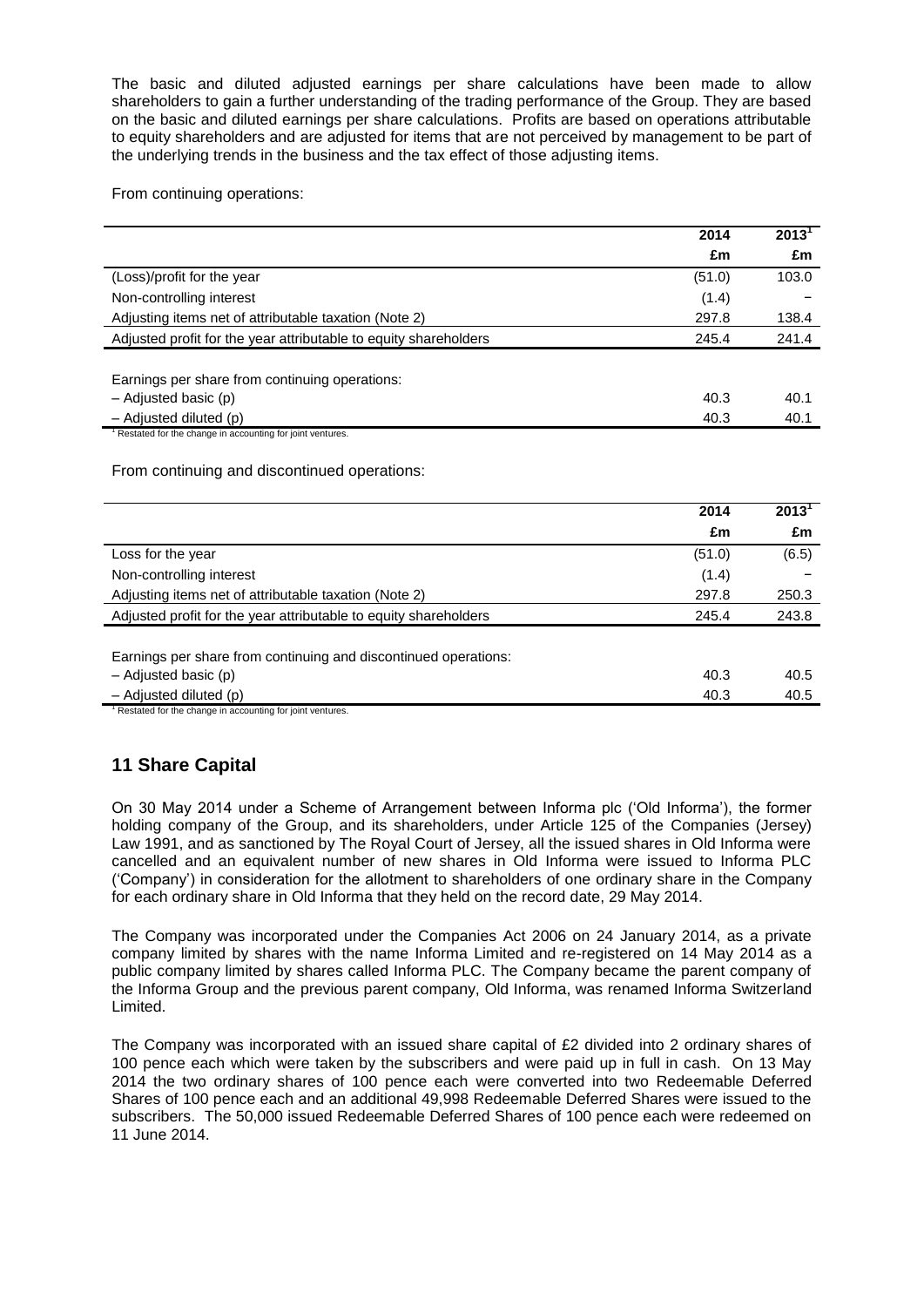On 13 May 2014 one ordinary share of 435 pence in the Company was issued and subsequently cancelled on 30 May 2014. Under the Scheme of Arrangement 603,941,249 ordinary shares of 435 pence each in the Company were allotted to shareholders on 30 May 2014.

On 4 June 2014 the nominal value per share of the issued share capital of the Company was reduced from 435 pence per share to 0.1 pence each pursuant to sections 645 to 649 of the Companies Act 2006.

Share capital as at 31 December 2014 amount to £0.6m. During the year, the Company also issued 45,000,000 ordinary shares of 0.1 pence for consideration of £207.0m. The share premium (net of transaction costs) is £204.0m as at 31 December 2014.

|                                                                           | 2014        | 2013 |
|---------------------------------------------------------------------------|-------------|------|
|                                                                           | £m          | £m   |
| <b>Issued and fully paid</b>                                              |             |      |
| 648,941,249 ordinary shares of 0.1p each (2013: 603,941,249 of 0.1p each) | 0.6         | 0.6  |
|                                                                           |             |      |
|                                                                           | Number of   |      |
|                                                                           | shares      | £m   |
| At 1 January 2014                                                         | 603,941,249 | 0.6  |
| Issued                                                                    | 45,000,000  | -    |
| At 31 December 2014                                                       | 648,941,249 | 0.6  |

## **12 Notes to the cash flow statement**

|                                                                        |                | 2014   | 20131  |
|------------------------------------------------------------------------|----------------|--------|--------|
|                                                                        | <b>Notes</b>   | £m     | £m     |
| (Loss)/profit before tax from continuing and discontinued operations   |                | (31.2) | 2.2    |
| Adjustments for:                                                       |                |        |        |
| Depreciation of property and equipment                                 |                | 6.1    | 6.8    |
| Amortisation of other intangible assets                                |                | 106.0  | 139.2  |
| Share-based payment                                                    |                | 1.7    | 2.2    |
| Subsequent re-measurement of contingent consideration                  | 2              | (1.8)  | (2.5)  |
| Loss on disposal of businesses                                         | 14             | 2.8    | 102.7  |
| Finance costs                                                          | 5              | 29.2   | 29.5   |
| Investment income                                                      | 6              | (3.6)  | (1.9)  |
| Impairment                                                             | $\overline{2}$ | 219.0  | 66.2   |
| Share of results of joint ventures                                     |                | 0.4    | (0.4)  |
| Increase in inventories                                                |                | (2.1)  | (3.8)  |
| (Increase)/decrease in receivables                                     |                | (10.5) | 11.1   |
| Increase/(decrease) in payables                                        |                | 1.5    | (21.2) |
| Cash generated by operations                                           |                | 317.5  | 330.1  |
| <sup>1</sup> Restated for the change in accounting for joint ventures. |                |        |        |

## **Analysis of net debt**

|                                                                                  | At 1<br>January<br>20141 | Non-cash<br>items | Cash<br>flow | <b>Exchange</b><br>movement | At 31<br><b>December</b><br>2014 |
|----------------------------------------------------------------------------------|--------------------------|-------------------|--------------|-----------------------------|----------------------------------|
|                                                                                  | £m                       | £m                | £m           | £m                          | £m                               |
| Cash at bank and in hand                                                         | 32.0                     |                   | 3.8          | 2.8                         | 38.6                             |
| Bank overdraft                                                                   | (0.5)                    |                   | (2.8)        |                             | (3.3)                            |
| Cash and cash equivalents                                                        | 31.5                     |                   | 1.0          | 2.8                         | 35.3                             |
| Bank loans due in more than one year<br>Private placement loan notes due in less | (371.9)                  | (2.1)             | (52.1)       | (24.4)                      | (450.5)                          |
| than one year                                                                    |                          | (70.4)            |              |                             | (70.4)                           |
| Private placement loan notes due in more                                         | (442.2)                  | 70.1              |              | (18.5)                      | (390.6)                          |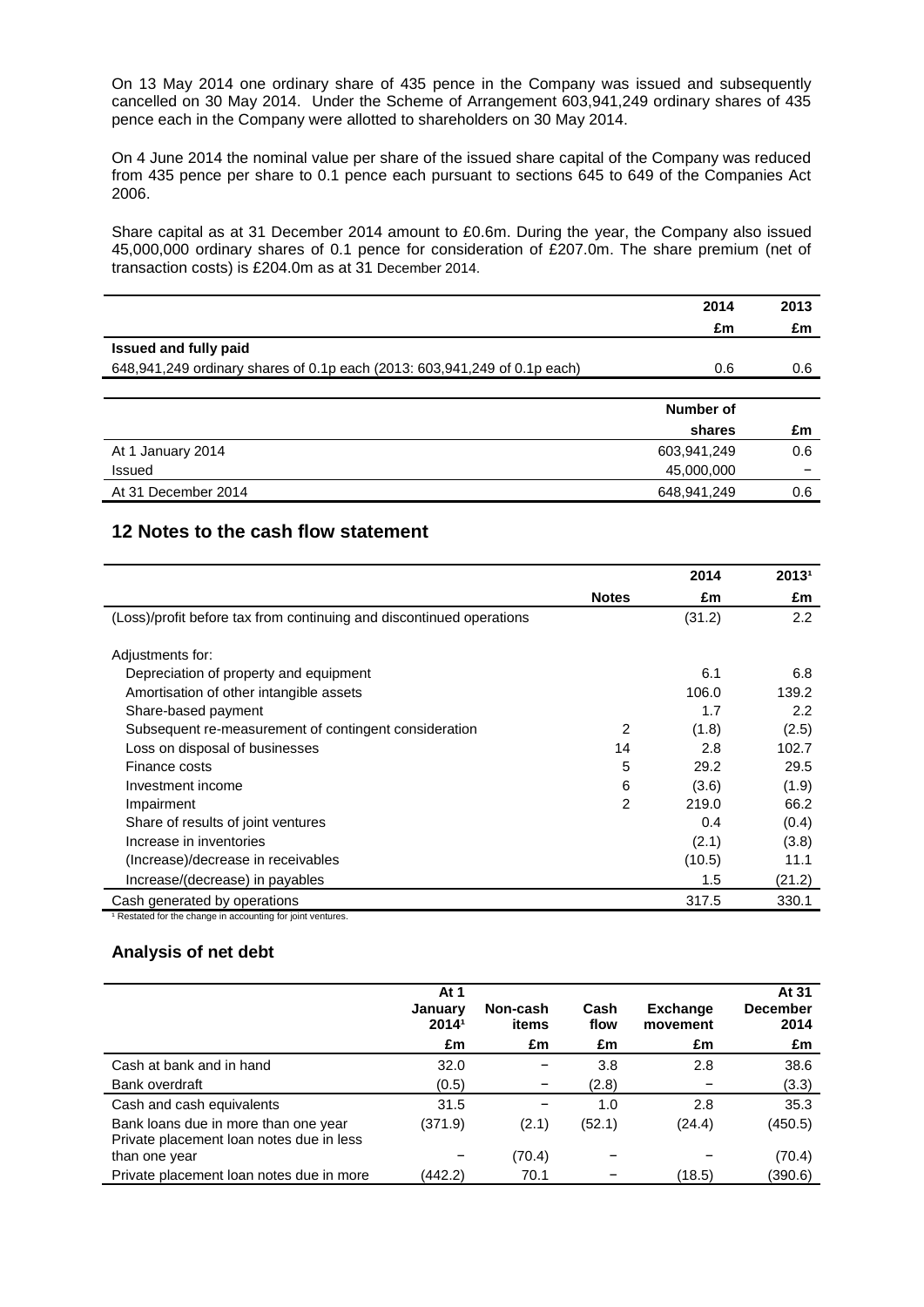|                                                                        | $\sim$<br>170c<br>. | Δ<br>. | ١Δ١ | ، ۱۴<br>$\ddotsc$ |
|------------------------------------------------------------------------|---------------------|--------|-----|-------------------|
| <sup>1</sup> Restated for the change in accounting for joint ventures. |                     |        |     |                   |

Included within the cash flow movement of £51.1m is £382.3m (2013: £0.6m) of repayment of borrowings and £439.2 (2013: £nil) of loans drawn down.

The net movement caused by non-cash items arises from arrangement fee amortisation of £2.4m (2013: £1.1m).

## **13 Discontinued operations**

On 30 September 2013, the Group disposed of its five Corporate Training businesses, which created a loss for the period from discontinued operations of £109.5m. The loss included £99.3m recognised on disposal, being proceeds of £87.3m (at fair value); less the carrying amount of the net assets and attributable goodwill.

These businesses were a separate cash generating unit and included within the Global Events reportable segment, as under the reporting structure in 2013.

The results of the discontinued operation, which have been included in the Consolidated Income Statement, were as follows:

|                                                       | 2013    |
|-------------------------------------------------------|---------|
|                                                       | £m      |
| Revenue                                               | 76.2    |
| Expenses                                              | (90.1)  |
| Loss before tax                                       | (13.9)  |
| Attributable tax credit                               | 3.9     |
|                                                       | (10.0)  |
| Loss on disposal of discontinued operations (Note 14) | (99.3)  |
| Attributable tax charge                               | (0.2)   |
| Loss for the period from discontinued operations      | (109.5) |

The disposal made in 2014 (see Note 14) does not meet the definition of a discontinued operation in accordance with IFRS 5 *Non-current Assets Held for Sale and Discontinued Operations*.

### **14 Disposal of subsidiary and other assets**

### **Disposals made in 2014**

During the year the Group disposed of its Fashion Exposed event in Australia. Upon completion, proceeds of £0.4m were received, resulting in a loss on disposal of £1.3m – see Note 2.

Following the disposal of the Corporate Training businesses on 30 September 2013, final adjustments (including related costs) of £1.5m have been recognised in the loss on disposal. This has been included as an adjusting item in the Consolidated Income Statement – see Note 2.

### **Disposals made in 2013**

On 30 September 2013, the group disposed of its five Corporate Training businesses; the European Conferences businesses in Spain and Italy; the trade and assets in the Superyacht Cup; and other small businesses. A loss on disposal of £102.7m, including directly attributable costs of £11.1m, has been recognised within adjusting items in the Consolidated Income Statement.

The disclosure below sets out the aggregate effect of the disposals on the Group's assets and liabilities.